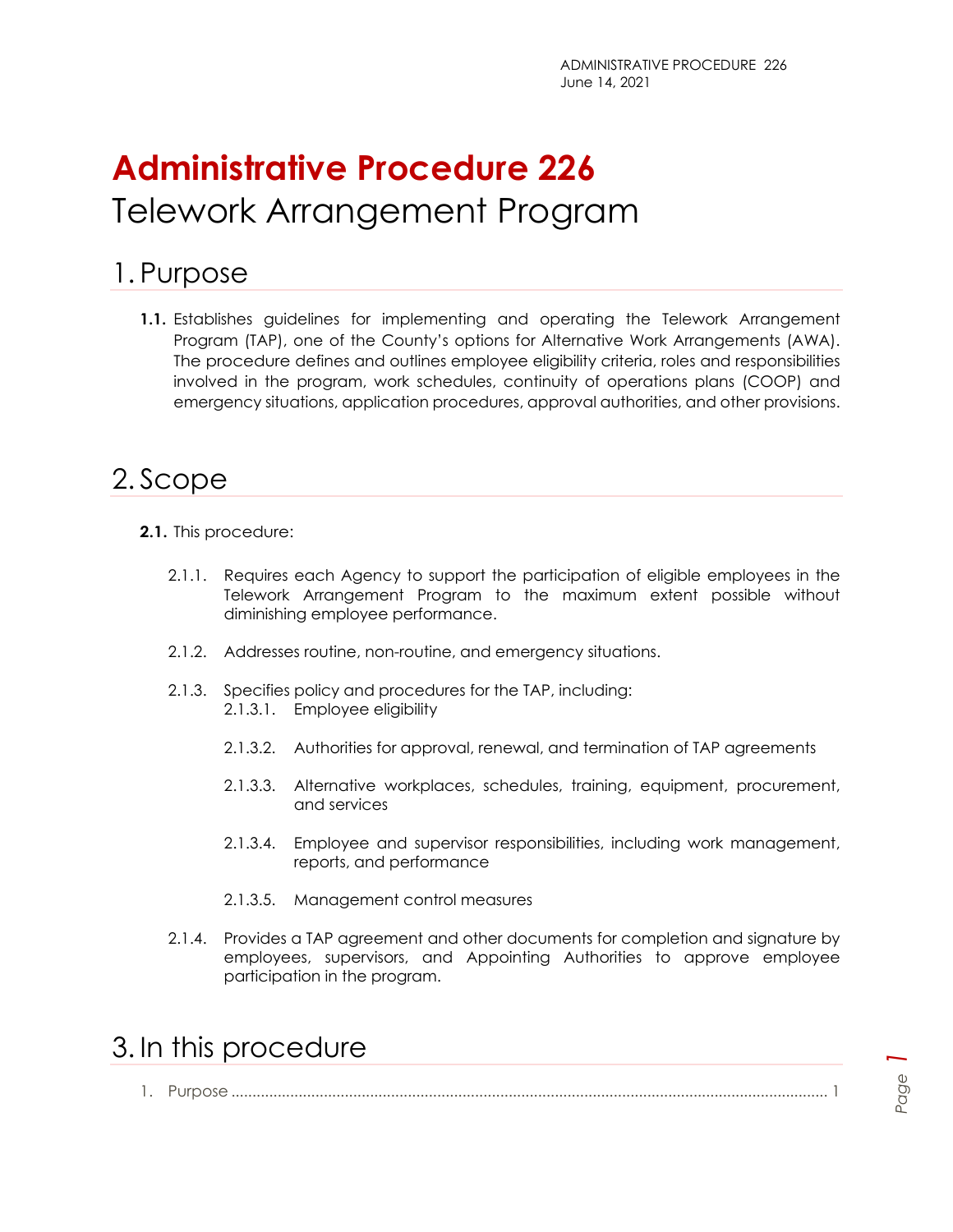# <span id="page-1-0"></span>4. Authorities

The following sources provide foundational authority for the guidelines included within this administrative procedure:

- 4.1. Personnel Law Sections 16-106, 16-107, 16-108, 16-113 and 16-114;
- 4.2. Administrative Procedure 119 Electronic Information Policy
- 4.3. Administrative Procedure 217 Performance Management Program
- 4.4. Administrative Procedure 229 Alternative Work Schedule (AWS) Program
- 4.5. Administrative Procedure 284 Administration of Employee Leave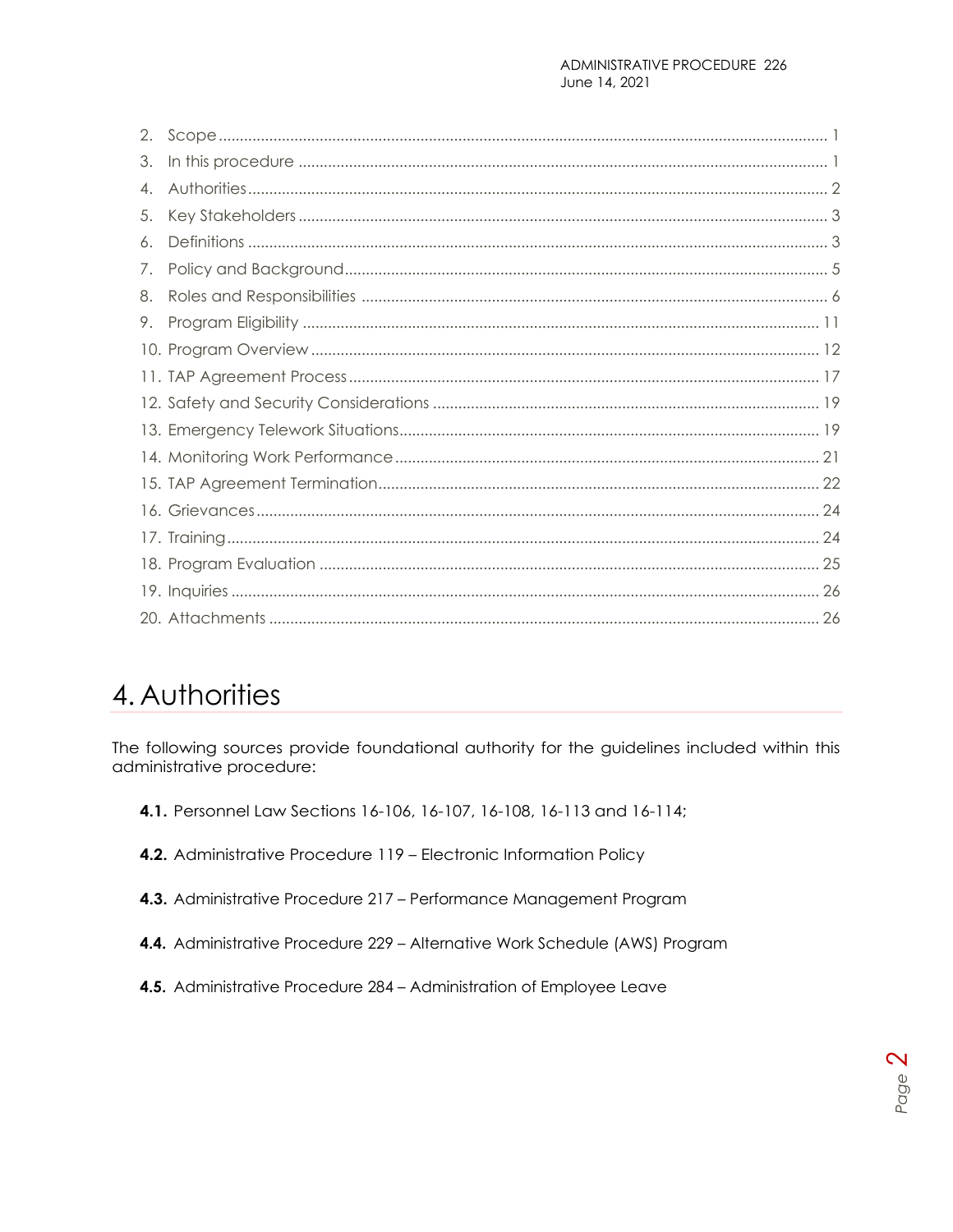# <span id="page-2-0"></span>5. Key Stakeholders

It is the responsibility of the following key stakeholders to coordinate and support the Telework Arrangement Program:

#### **5.1. Office of Human Resources Management (OHRM)**

- 5.1.1. County Alternative Work Arrangements (AWA) Program Manager
- 5.1.2. Occupational Medical Services (OMS)
- 5.1.3. Learning, Performance, and Organizational Development (LPOD) Division

#### **5.2. Office of Information Technology (OIT)**

**5.3. Office of Finance – Risk Management**

#### **5.4. Agency Appointing Authorities**

- 5.4.1. Agency Alternative Work Arrangements (AWA) Coordinators
- 5.4.2. Participating employees and their immediate supervisors

## <span id="page-2-1"></span>6. Definitions

.

- **6.1. Alternative Work Arrangements (AWA).** The County's AWA programs fall under three general headings: flexible scheduling, compressed workweeks, and the Telework Arrangement Program (TAP).
- **6.2. Alternative Workplace.** An Agency-approved workplace separate from the employee's official duty station or regular onsite workplace in one of the following categories.
	- 6.2.1. **Home-based Office.** One type of alternative workplace that enables an employee to perform duties and responsibilities at their residence. Could be a separate office or a specific area set aside to function as an office in the teleworker's home. Does not qualify for any Federal tax deductions for using the home as an alternative workplace.
	- 6.2.2. **Telework Center.** A geographically convenient agency-approved alternative workplace that provides workstations and other office facilities and services that are utilized by employees from several organizations.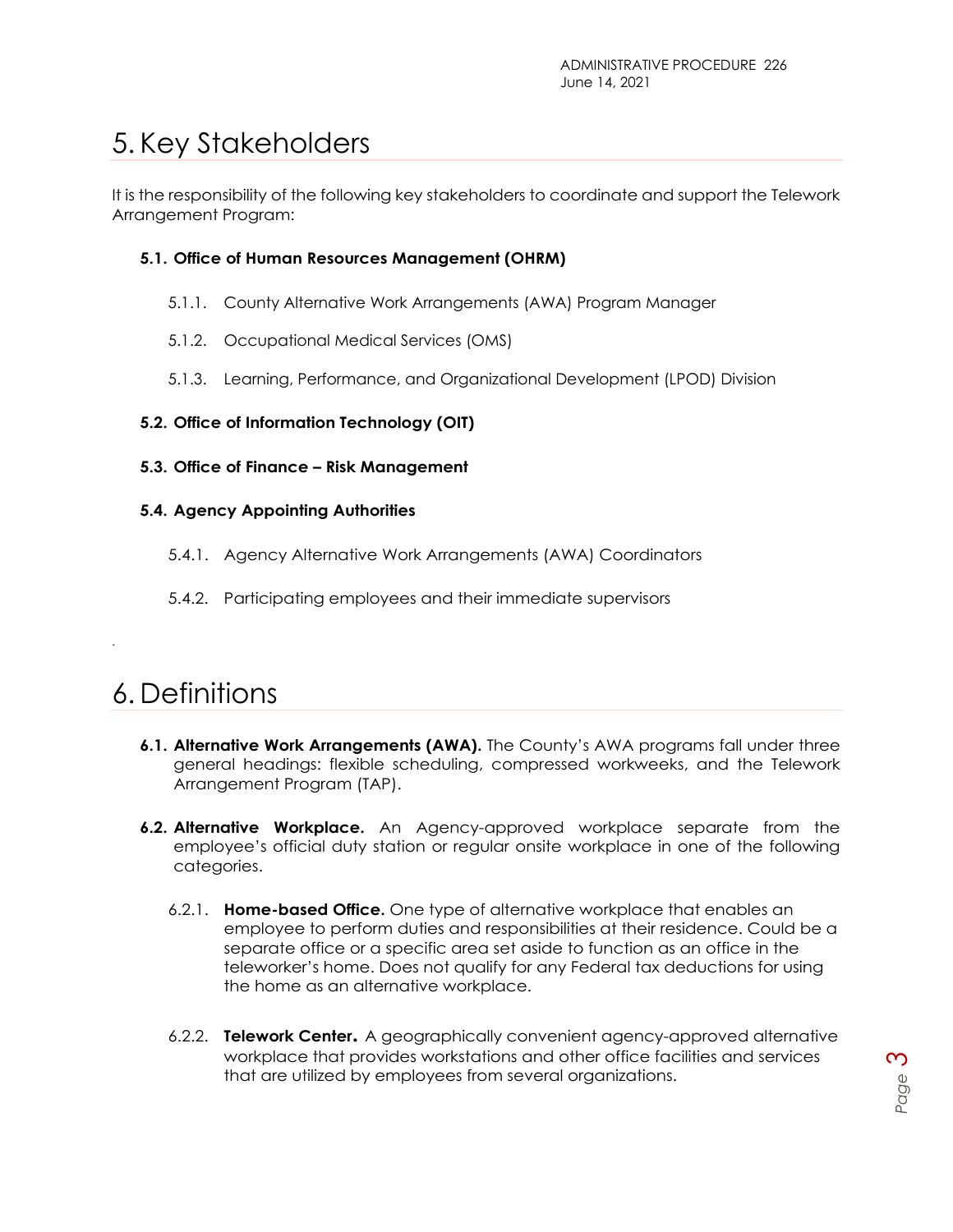- 6.2.3. **Hot Desking.** (Also known as free address or touchdown workstations.) Employees work in one facility part of the time and at one or more alternative workplaces the rest of the time. Employees use non-dedicated, nonpermanent workspaces assigned on a first come, first serve basis.
- 6.2.4. **Hoteling.** Shared office space in an agency location designed for use on a drop-in basis by teleworkers. These spaces are equipped with standard office technology including phones, personal computers, facsimile machines, printers, copiers, e-mail, and Internet access. Employees either reserve space in advance or drop in to use a cubicle on an as needed basis.
- **6.3. Appointing Authority.** An Agency/Department Head or their designee.
- **6.4. Continuity of Operations Plan (COOP) Periods.** Extended periods during which an Agency may encourage or require teleworking (voluntarily or involuntarily) to support mission-critical operations and essential functions that must continue (**example:** during a influenza pandemic affecting 40 percent of the workforce). The Agency is considered open for business in these situations.
- **6.5. County-Owned Equipment (COE).** Hardware, software, data and telecommunications equipment owned by the County and loaned to or created for an alternative workplace.
- **6.6. Onsite Workplace/Official Duty Station.** The County office space or building address where the employee normally works, or at which the employee's activities are based as determined by the supervisor.

If a teleworker commutes to the onsite workplace at least once a week, their official duty station is the onsite workplace, not the alternative workplace. If a teleworker commutes to the onsite workplace less frequently than once a week, their official duty station is their approved alternative workplace.

- **6.7. Telework Arrangement Program (TAP).** An official arrangement that allows for paid employment performed away from the traditional office. TAP arrangements are a privilege and not an employee entitlement. Approved TAP workplaces currently include home-based offices and approved telework centers.
- **6.8. TAP Agreement.** A written agreement completed and signed by the immediate supervisor, reflecting the employee's voluntary participation and the appropriate official's approval, whether on a routine, non-routine, or emergency basis. The TAP agreement includes an employee self-certification of the safety and suitability of the TAP work environment.
- **6.9. TAP Year.** Period of time covered by TAP agreement. The TAP year runs concurrently with the County's performance appraisal cycle.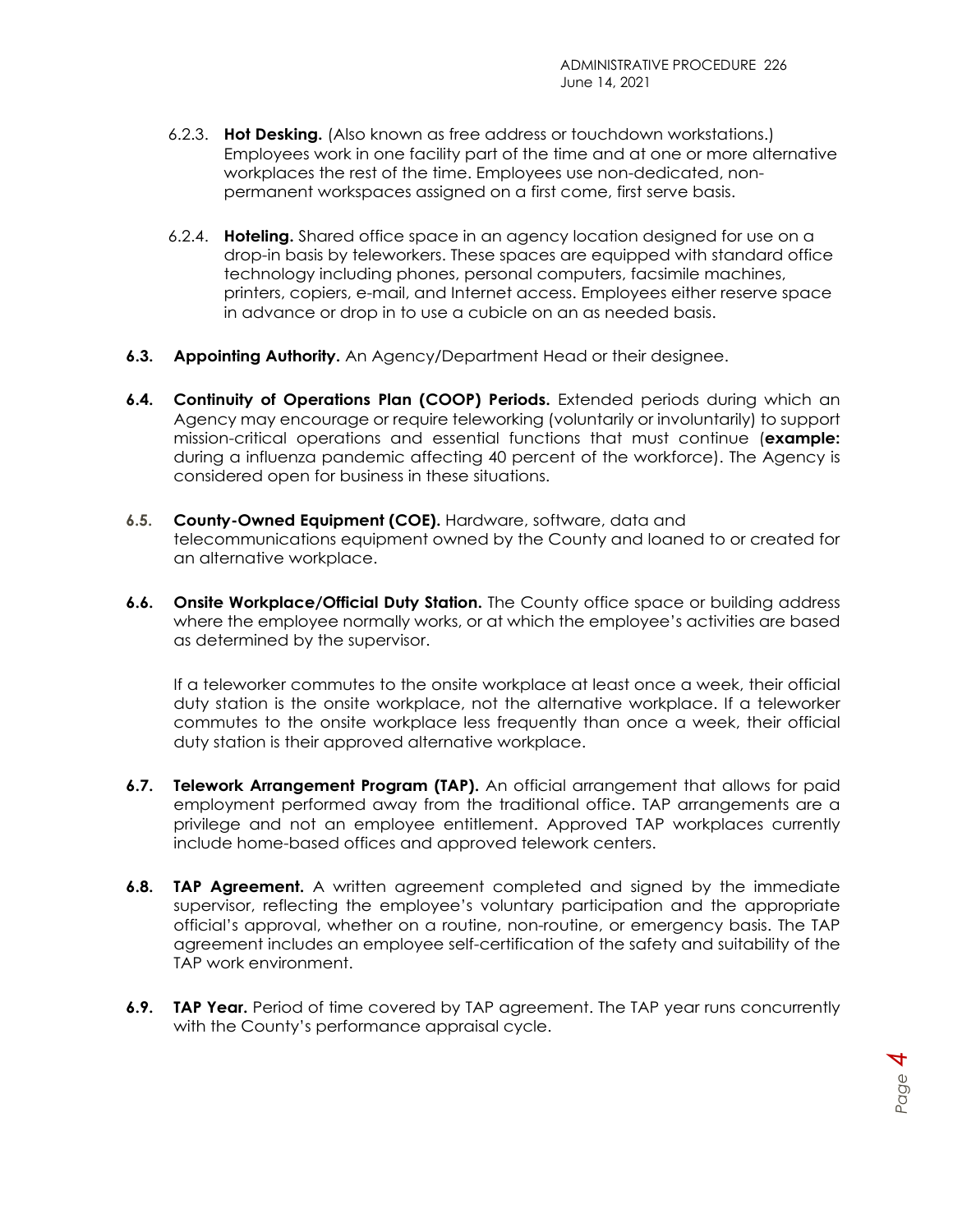- **6.10. Teleworker.** An employee who performs all or part of their official duties at an alternative workplace under a TAP agreement in one of the following frequency categories.
	- 6.10.1. Under **routine** telework, the employee works at an alternative workplace in compliance with an approved TAP agreement.
	- 6.10.2. Under **non-routine** telework (**example:** a specific project or hazardous weather), the frequency is not defined.
	- 6.10.3. Under **emergency** telework (**examples:** pandemic influenza, disaster recovery, COOP period), the frequency depends on the nature and duration of the emergency.
- **6.11. Tour of Duty/Work Schedule.** The administrative workweek during which the employee is scheduled to perform work. Employees under TAP agreements may have fixed tours of duties (**example:** Monday-Friday, 8:00 a.m. to 4:30 p.m.) or may work on alternative work schedules (**example:** flexible and compressed schedules), at the discretion of the supervisor.

# <span id="page-4-0"></span>7. Policy and Background

#### **7.1. Policy**

It is Prince George's County, Maryland ("the County") policy to:

- 7.1.1. Encourage the use of TAP to the maximum extent possible without diminishing employee performance.
- 7.1.2. Facilitate routine TAP participation for eligible employees, including supervisors, and managers
- 7.1.3. Manage technology, workspace, and other Agency resources effectively to facilitate employee participation in TAP to the maximum extent feasible and practical.

Teleworking is a privilege, not a right. All County employees who telework must have an approved TAP agreement under this policy. A County Agency may have additional teleworking requirements, guidelines, or procedures, provided they are consistent with the intent of this program.

TAP is intended to be cost neutral. The County is not required to provide teleworking employees with materials or supplies needed to establish an alternative workplace (**examples:** desk, chair, fax, copier, etc.), and assumes no responsibility for set-up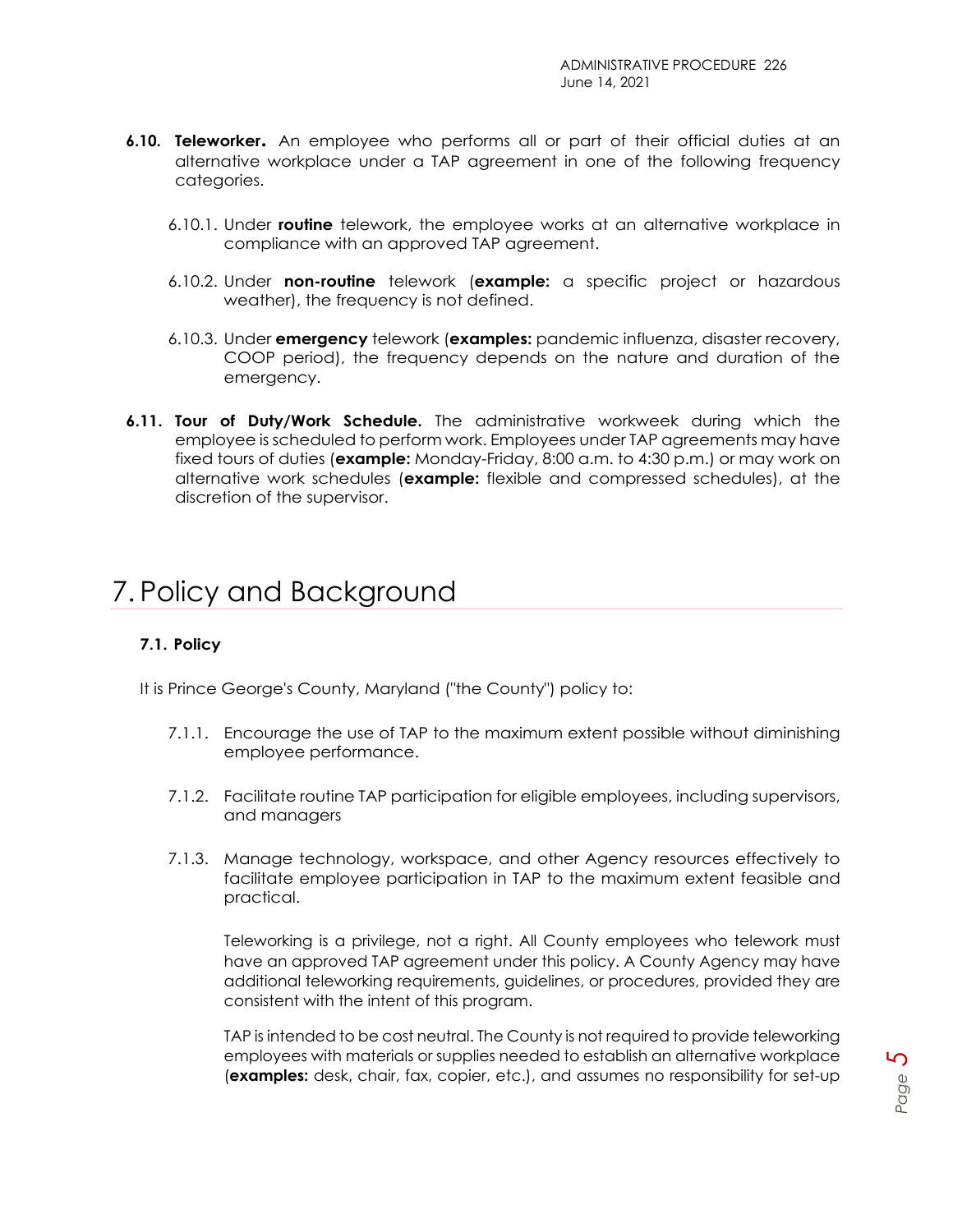or operating costs at an alternative workplace (**examples:** telephone or internet services, etc.)

The Agency is under no obligation to purchase equipment beyond existing appropriations to enable an employee to telework. Any equipment and supplies purchased by the Agency remains Agency property and must be returned at the conclusion of a TAP agreement or when requested by Agency management. The teleworker must obtain authorization before bringing any Agency-owned equipment or supplies to the alternative workplace.

Agencies after consultation with and approval by the Office of Information Technology (OIT) have the discretion to provide equipment, software, or supplies, or allow employees to use their personal equipment while teleworking. Agencies providing equipment, software, or other supplies to teleworking employees must reasonably allocate those resources based on operational and workload needs.

Americans with Disabilities Act (ADA) accommodations do not fall within the parameters of this Telework Program. The employee must contact Occupational Medical Services (OMS) consistent with policy and procedures for an ADA accommodation. An employee may not Telework under any approval of FMLA.

**7.2. Background.** The County supports programs that:

- 7.2.1. Support management with recruiting potential applicants and retaining current employees.
- 7.2.2. Reduce space costs, sick leave usage, and workers' compensation.
- 7.2.3. Reduce energy costs and traffic congestion.
- 7.2.4. Aid air quality improvement.
- 7.2.5. Facilitate resource management in emergency and COOP situations such as an influenza pandemic.
- 7.2.6. Serve as a reasonable accommodation for disability.
- 7.2.7. Support employees in managing a work-life balance.

## <span id="page-5-0"></span>8. Roles and Responsibilities

**8.1. Overview of Roles and Responsibilities.** The roles and responsibilities involved in the administration and management of TAP take place across four levels in the County once initiated by the employee.

*Page*

*6*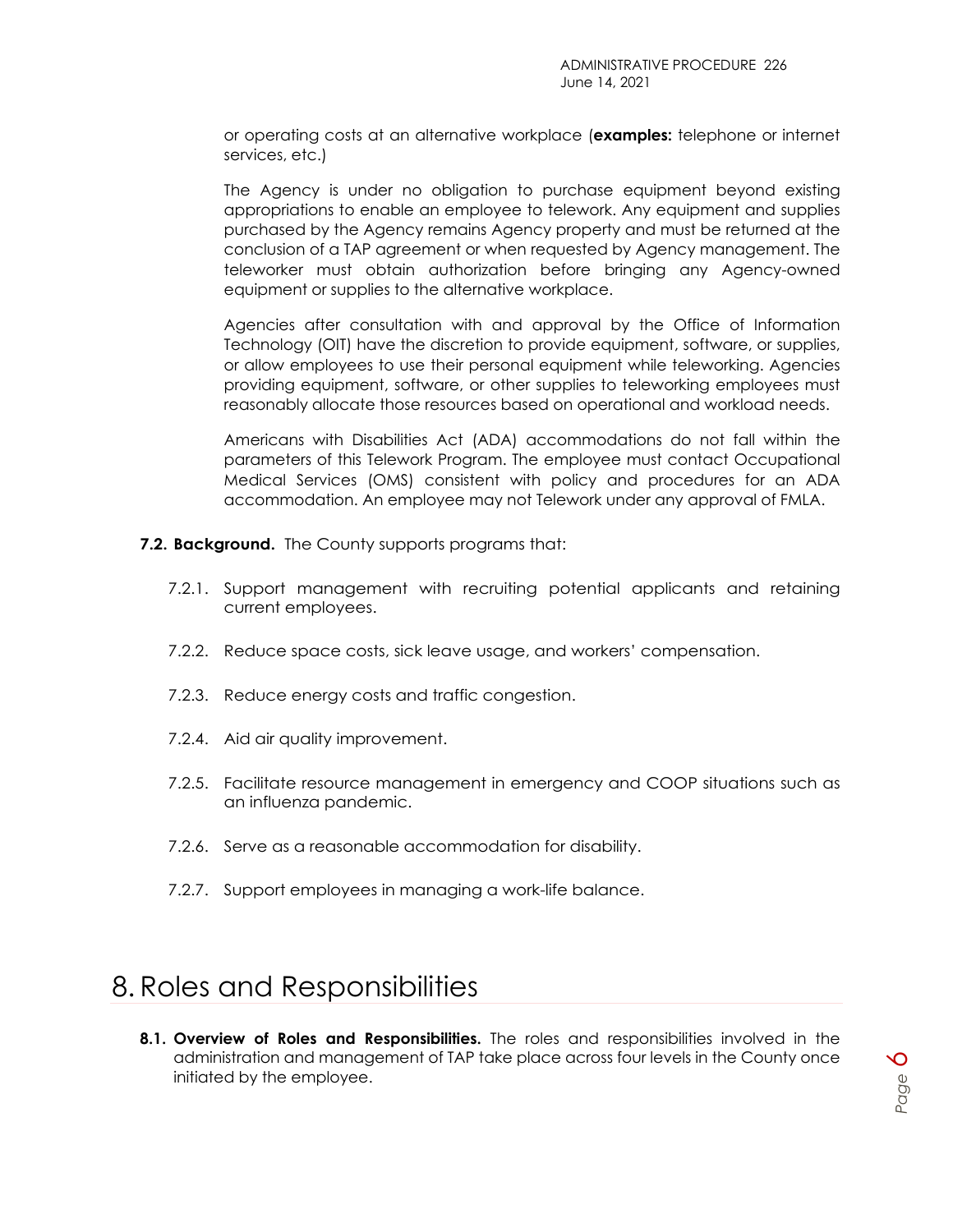- 8.1.1. Level 1: Teleworker
- 8.1.2. Level 2: Immediate Supervisor
- 8.1.3. Level 3: Agency
- 8.1.4. Level 4: County
- **8.2. LEVEL 1: Teleworker.** The employee begins the process of becoming a teleworker by submitting completed TAP agreement. Upon approval of the TAP agreement the teleworker must adhere to the following responsibilities:
	- 8.2.1. Participates in the program voluntarily and only with management approval and in compliance with TAP policy and agreement. An employee should not be coerced or intimidated by other employees to participate.
	- 8.2.2. Adheres to all County standards for performance and conduct (eg; personnel law, administrative procedures, and OEA guidelines) and will conduct official County business in a professional manner.
	- 8.2.3. Completes any trainings that may be required for teleworkers.
	- 8.2.4. Performs only official duties during the tour of duty, including using COE and resources only for official business. Employees may not engage in activities while teleworking that would not be permitted at the official duty station, such as child, elder, or other dependent care unless approved by the Chief Administrative Officer (CAO) or designee. Teleworking employees may take care of personal business during unpaid lunch periods, as they would at the official duty station.
	- 8.2.5. Performs work at a satisfactory or higher level of performance as determined by the supervisor and documented on the most recent performance evaluation.
	- 8.2.6. Communicates with supervisor frequently to share updates on work assignments (**example**: documents and submit work logs). The employee also attends check-in meetings with the supervisor to discuss and evaluate progress on work assignments.
	- 8.2.7. Follows all established pay, leave, tour of duty, time and attendance, and travel requirements (**examples**: maintains the work schedule approved by the supervisor; requests leave in advance; and completes and certifies accuracy of timesheet).
	- 8.2.8. Notifies the supervisor immediately if a malfunctioning computer, furniture, or other equipment prevents the employee from performing work duties.
	- 8.2.9. Completes a renewal TAP agreement at the end of each TAP year to continue participation in the program.
	- 8.2.10. Notifies the supervisor immediately if an injury occurs while performing official duties at an approved alternative workplace. Ensuring completion and filing of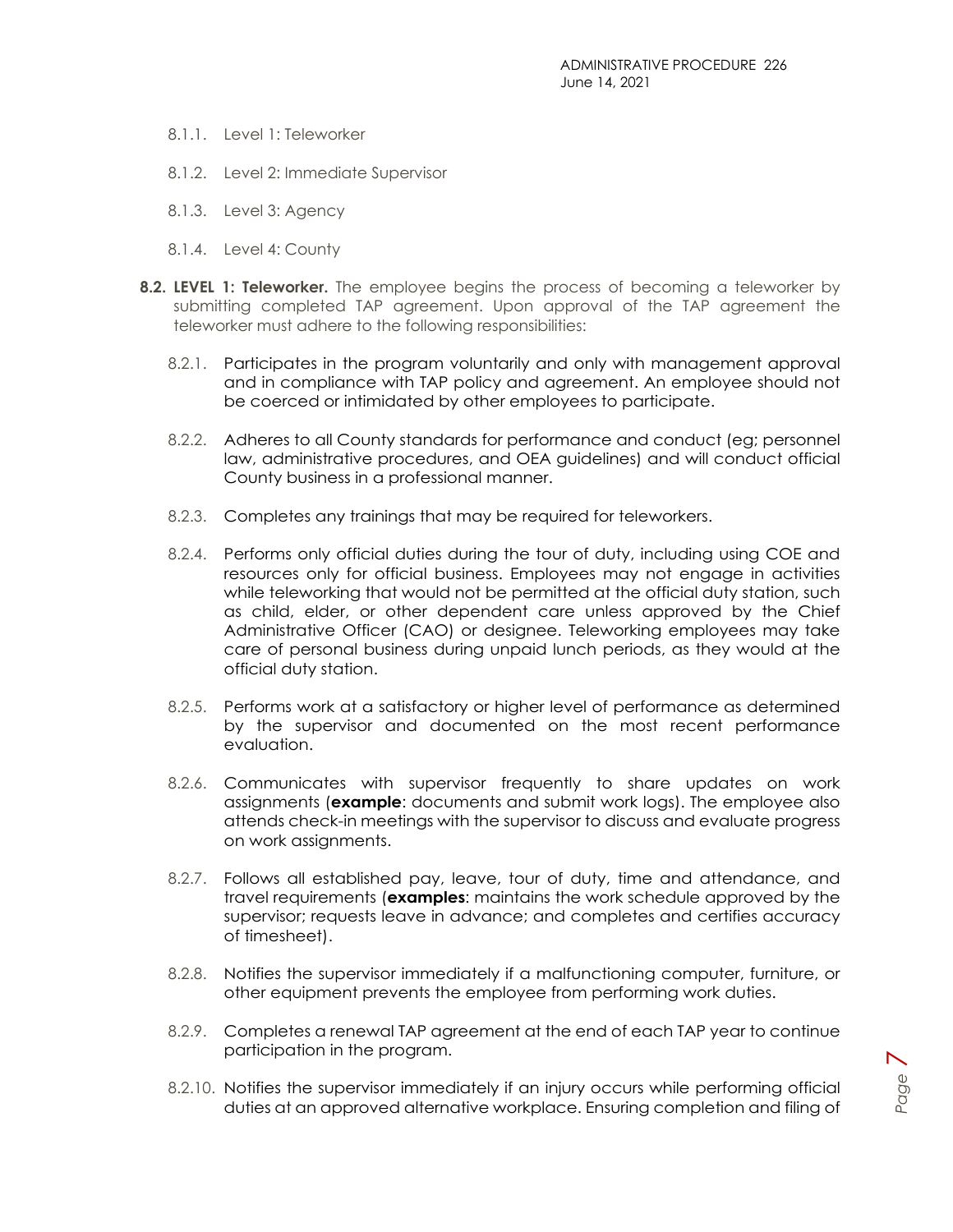the appropriate injury compensation forms, which provide compensation under the County's Workers' Compensation program.

- 8.2.11. Agrees not to hold the County liable for damage to personal or real property during the course of performing official duties while in the alternative workplace, except to the extent the County is held liable for on-the-job injuries and illnesses under the Maryland Workers' Compensation Law.
- 8.2.12. If warranted, terminates the TAP agreement per the guidance outlined in this administrative procedure.
- **8.3. LEVEL 2: Immediate Supervisor**. The teleworker's immediate supervisor is responsible for reviewing and approving/denying the teleworker's TAP agreement, as well as managing the teleworker. The immediate supervisor must adhere to the following responsibilities:
	- 8.3.1. Applies TAP policies and procedures related to teleworking consistently and equitably within the work unit.
	- 8.3.2. Ensures that productivity, customer service, and work operations are maintained without unnecessary cost increases to the Agency or increased work for employees at the onsite workplace.
	- 8.3.3. Encourages and facilitates TAP use by:
		- 8.3.3.1. Discussing TAP usefulness at the beginning of the performance appraisal cycle. Promptly reviewing and forwarding TAP agreements.
		- 8.3.3.2. Discussing the effectiveness of TAP with the employee at the mid-point and end of the TAP year.
		- 8.3.3.3. Contacting the Agency AWA Coordinator with questions about the applicability of TAP in the work unit so that participation barriers are identified and overcome.
	- 8.3.4. Completes any trainings that may be required for supervisors of teleworkers.
	- 8.3.5. Establishes employee expectations for work performance at alternative workplaces, including:
		- 8.3.5.1. Communication practices.
		- 8.3.5.2. Attendance availability for meetings.
		- 8.3.5.3. Availability (**examples:** via phone or e-mail)
		- 8.3.5.4. Establish employee goals and individual performance measures that support Agency performance.

*Page*

*8*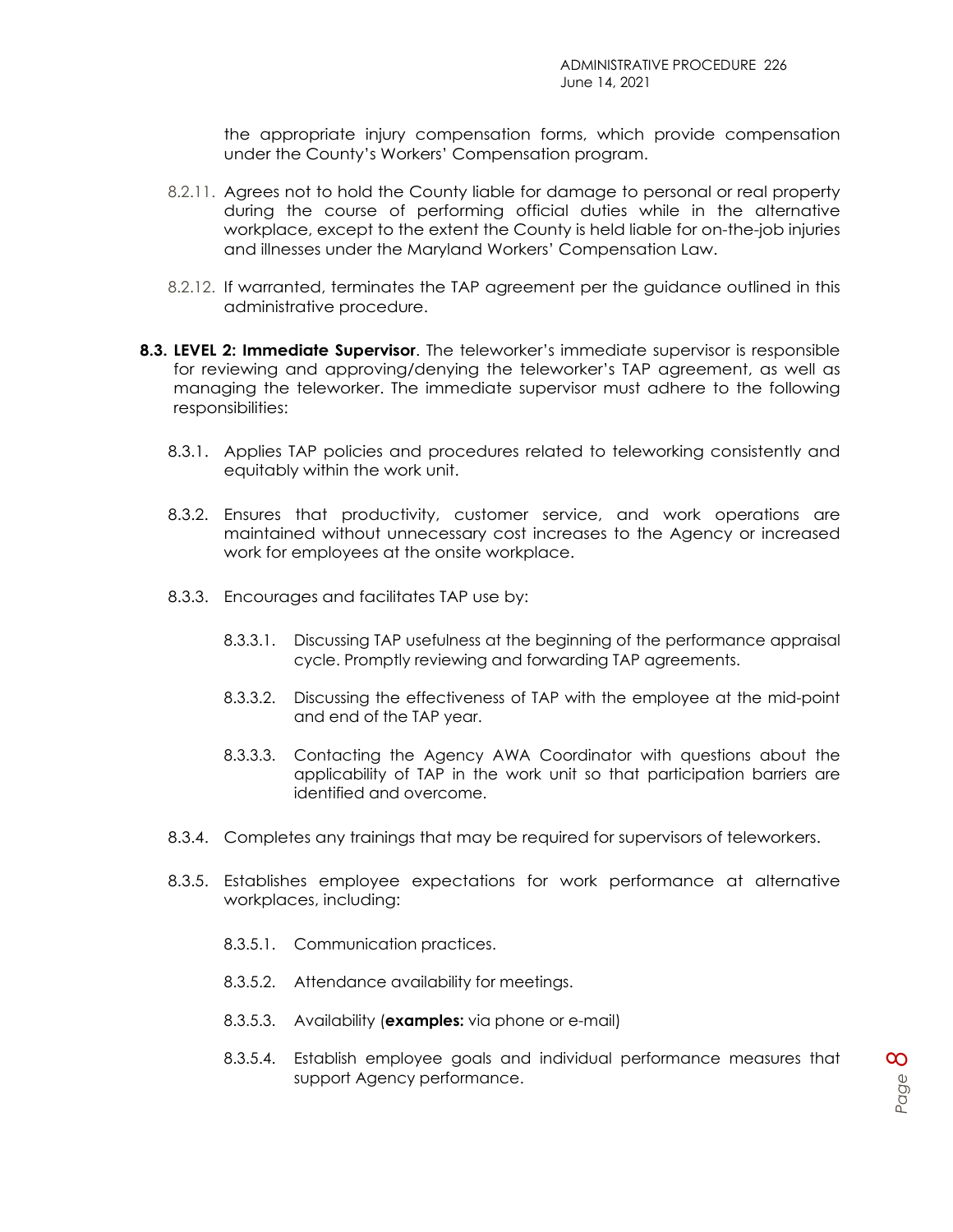- 8.3.6. Establishes necessary reporting requirements for employees working at alternative workplaces (**examples:** work logs, assignment sheets, e-mail checkin to track work progress), including but not limited to PGSCF Form 226-3, Telework Work Plan Template.
- 8.3.7. Honors the TAP agreement and carries out basic supervisory functions for employees with TAP agreements (**example:** oversees and monitors work assignments); reviews and certifies teleworkers' time and attendance records for accuracy; approves leave; is readily available to answer questions and clarify expectations; provides guidance directed at enhancing performance; and assesses employee performance by measuring results.
- 8.3.8. Makes adjustments to teleworking arrangements to manage the workload.
- 8.3.9. Ensures that employee has any needed and functional computer or other equipment to support the employee in performing their assigned work duties.
- 8.3.10. Makes an individual determination of TAP eligibility for new hires within the first 90 days of employment. If additional time is needed, the employee will be advised. (**Note:** new employees need on-the-job experience to become familiar with Agency activities and establish a minimum record of performance).
- 8.3.11. If warranted, terminates the TAP agreement per the guidance outlined in this administrative procedure.
- **8.4. LEVEL 3: Agency.** The roles involved in the TAP process at the agency level include:

#### 8.4.1. **Appointing Authorities.**

- 8.4.1.1. Appointing Authorities shall designate a point of contact as their Agency's AWA Coordinator to facilitate and administer their daily telework needs.
- 8.4.1.2. Appointing Authorities shall periodically evaluate the effectiveness of telework in the Agency by meeting with supervisors who manage teleworking employees.

#### 8.4.2. **Agency Alternative Work Arrangements (AWA) Coordinator.**

- 8.4.2.1. Serves as the primary point of contact for Agency employees who have questions or concerns about County AWA programs.
- 8.4.2.2. Provides oversight and advisory services for Agency participation in TAP.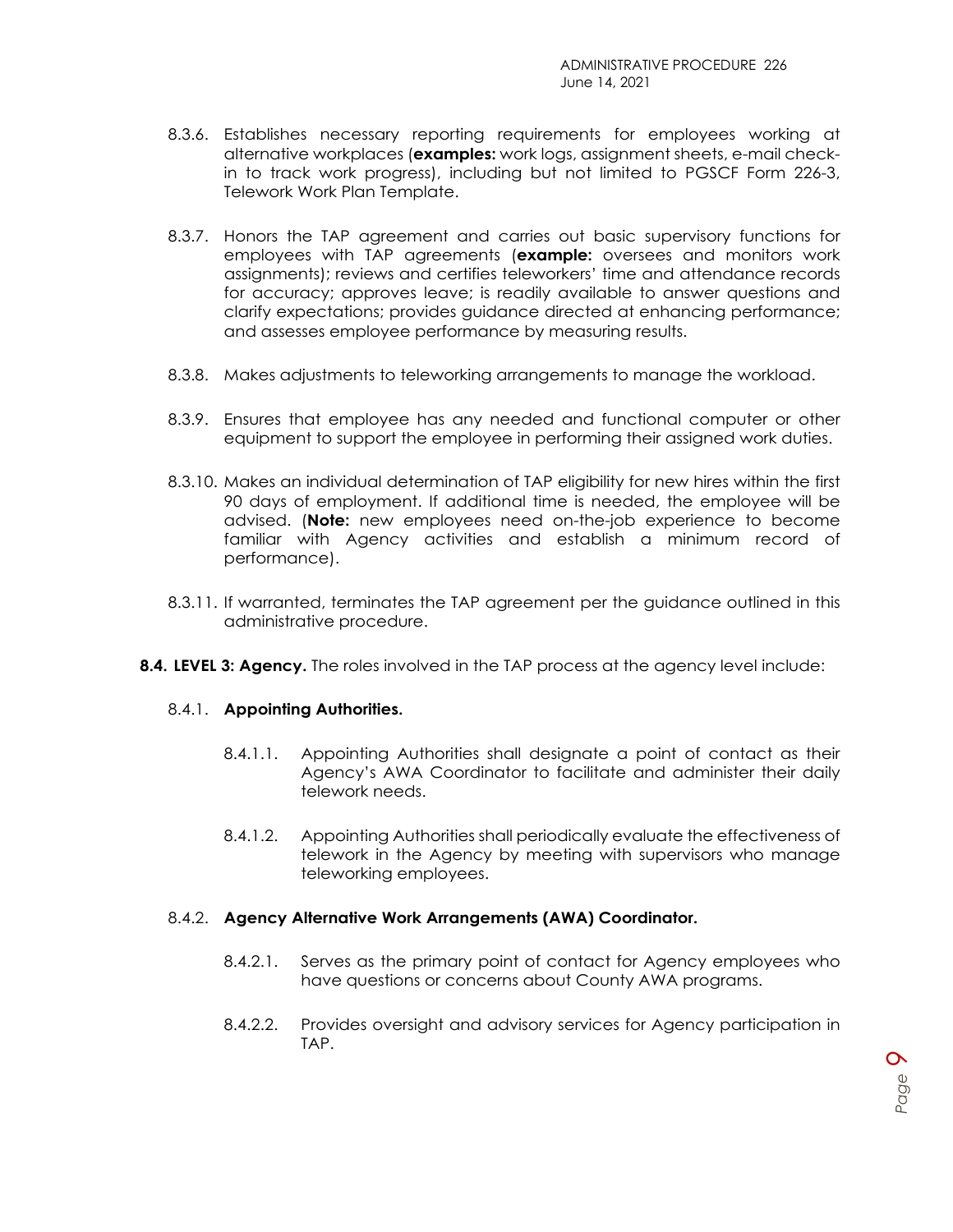- 8.4.2.3. Reviews all Agency TAP agreements to ensure compliance with requirements of this procedure and forwards to the Agency Appointing Authority for approval.
- 8.4.2.4. Forwards all completed and signed applications to the County AWA Program Manager.
- 8.4.2.5. Maintains official Agency record copies of TAP agreements.
- 8.4.2.6. Assists the County AWA Program Manager with the compilation of metrics to assess the effectiveness of the Agency's AWA arrangements.
- **8.5. LEVEL 4: County.** The roles involved in the TAP process at the County level include:

#### 8.5.1. **County AWA Program Manager.**

- 8.5.1.1. The County AWA Program Manager is designated by the Director, Office of Human Resources Management (OHRM) as the lead administrator of County Alternative Work Arrangement Programs.
- 8.5.1.2. The County AWA Program Manager maintains official record of all Telework documents, including a list of eligible Telework positions. The County AWA Program Manager will be the primary point of contact and will be a resource on all TAP matters.
- 8.5.1.3. **Responsibilities.** The County AWA Program Manager is responsible for the following tasks:
	- 8.5.1.3.1. Provide countywide TAP oversight.
	- 8.5.1.3.2. Provide advisory services to appointing authorities, employees and managers on TAP policies, procedures, and specific TAP arrangements.
	- 8.5.1.3.3. Establishes, maintains, and publicizes procedures and information on the TAP.
	- 8.5.1.3.4. Reviews all TAP applications to ensure compliance with requirements of this procedure and evaluates the TAP Program.
	- 8.5.1.3.5. Maintains official record copies of TAP agreements.
	- 8.5.1.3.6. Provides TAP training and outreach for employees, supervisors, managers and executives.
	- 8.5.1.3.7. Conducts or arranges for evaluations of the TAP program and reports the results to management.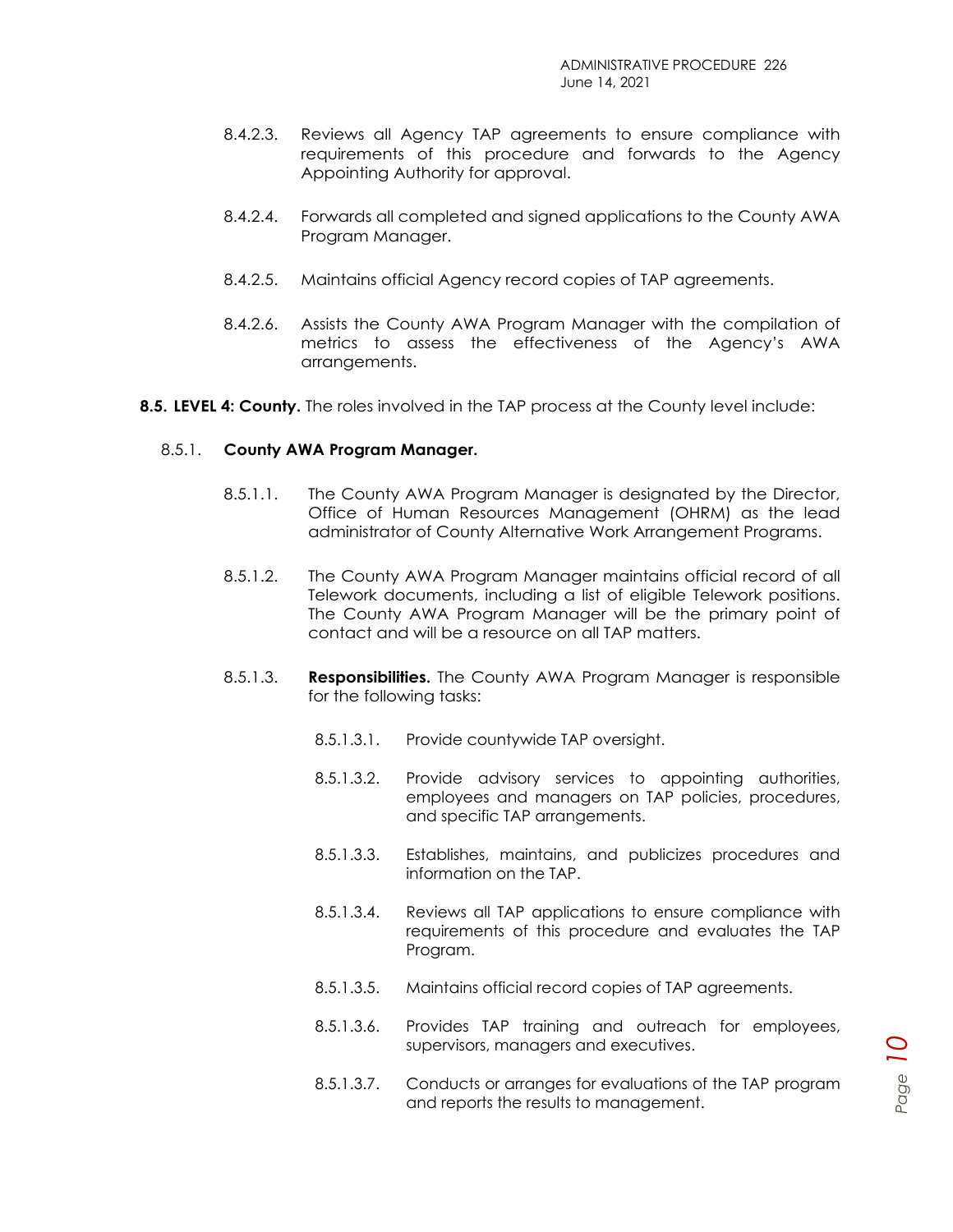- 8.5.1.4. The County AWA Program Manager evaluates TAP annually and prepares County telework reports to the OHRM Director on a fiscal year basis for further reporting to the Chief Administrative Officer (CAO).
- 8.5.1.5. The County AWA Program Manager manages Agency participation and reviews approved TAP applications for adherence to program requirements.

#### 8.5.2. **OHRM Learning, Performance, and Organizational Development Division**

8.5.2.1. The OHRM Learning, Performance, and Organizational Development Division is responsible for providing training and guidance on TAP for appropriate stakeholders in accordance with the training guidelines set forth in this administrative procedure.

#### 8.5.3. **OHRM Occupational Medical Services.**

8.5.3.1. The OHRM Occupational Medical Services (OMS) team is responsible for providing guidance on policy and procedures related to ADA accommodations.

#### 8.5.4. **Office of Information Technology.**

- 8.5.4.1. Periodically reviews TAP to ensure it is compliant with current technology standards.
- 8.5.4.2. Supports teleworkers using COE in the alternative workplace.

#### 8.5.5. **Office of Finance – Risk Management.**

8.5.5.1. Provides resources on ergonomic workstation set-up and tips on office safety as part of the mandatory training consistent with the County Risk Management Program.

### <span id="page-10-0"></span>9. Program Eligibility

- **9.1. Eligible Employees.** All employees are considered eligible for TAP except those who:
	- 9.1.1. Perform on-site activity that cannot be handled remotely. Employees whose duties require hands-on customer service or involve technology and resources that can only be performed at the onsite workplace without significant modification to the position are also ineligible (**examples:** certain field laboratory and administrative support employees).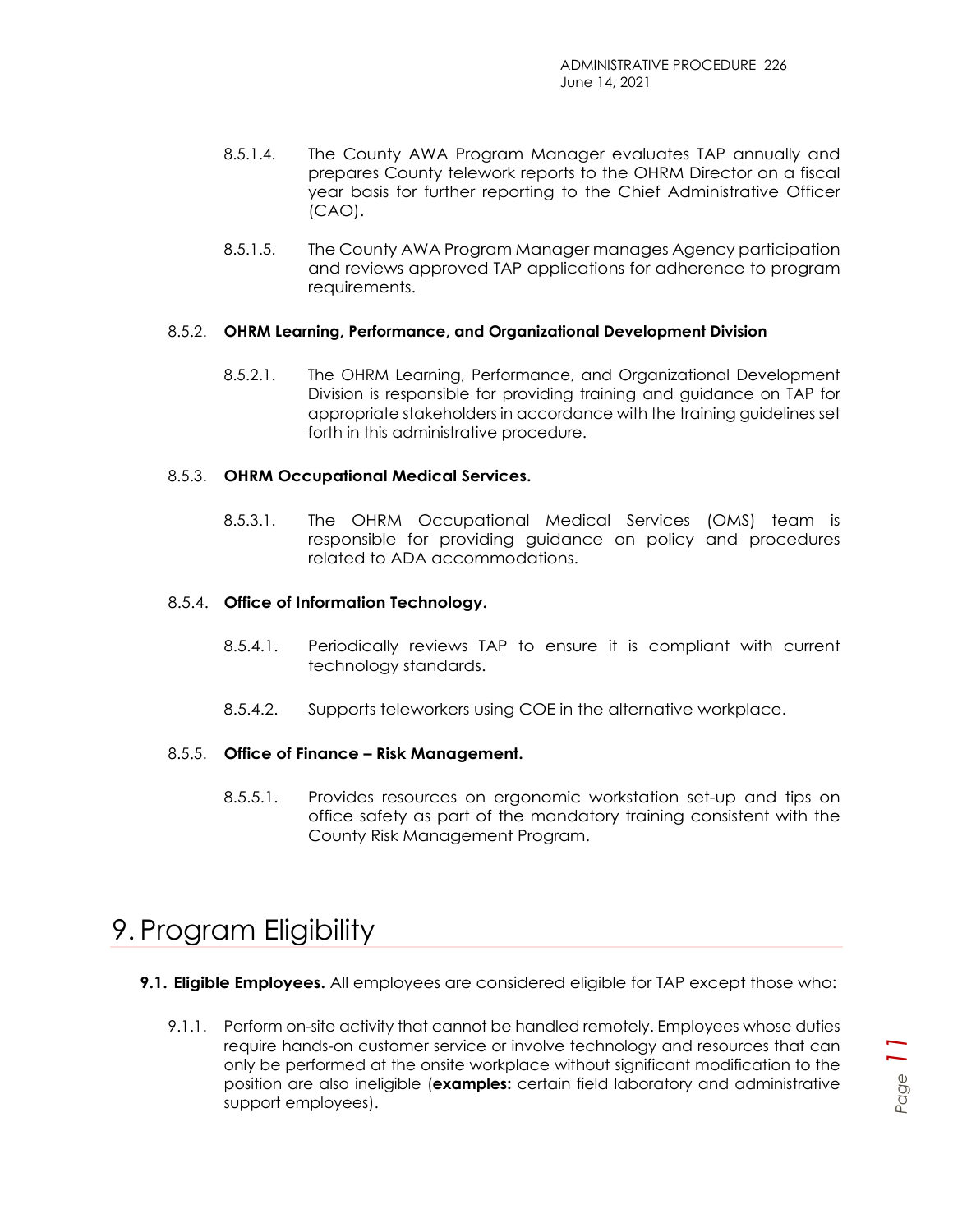- 9.1.2. Handle secure materials that cannot be physically removed from the official duty station. OR
- 9.1.3. Received a summary performance rating below Needs Improvement within the last performance cycle, or whose conduct has resulted in disciplinary action within the last year.

## <span id="page-11-0"></span>10. Program Overview

- **10.1. Establishing TAP Arrangements.** Supervisors may establish employee teleworking arrangements for routine, non-routine, and emergency situations
	- 10.1.1. TAP arrangements for teleworks should established for the purpose of:
		- 10.1.1.1. Meeting organizational needs.
		- 10.1.1.2. Improving service to clients or productivity.
		- 10.1.1.3. Reducing office space and associated costs.
		- 10.1.1.4. Minimizing a hardship, improving access, or as a reasonable accommodation for disabled employees.
	- 10.1.2. The supervisor establishes the number of teleworking days based on:
		- 10.1.2.1. Type of work performed.
		- 10.1.2.2. Workload demands.
		- 10.1.2.3. Need to facilitate group activities (**example:** staff meetings).
		- 10.1.2.4. Office coverage.
	- 10.1.3. **Routine Telework.** Type of telework used by an employee who regularly and consistently uses an alternative workplace to complete their assigned work.
		- 10.1.3.1. Routine teleworker may work at an approval alternative workplace from one up to a maximum of five days each workweek.
		- 10.1.3.2. Eligible employees must have an approved TAP agreement in place to use routine telework.
	- 10.1.4. **Non-routine Telework.** Type of telework used by an employee to use an alternative workplace on an as needed basis to complete their assigned work.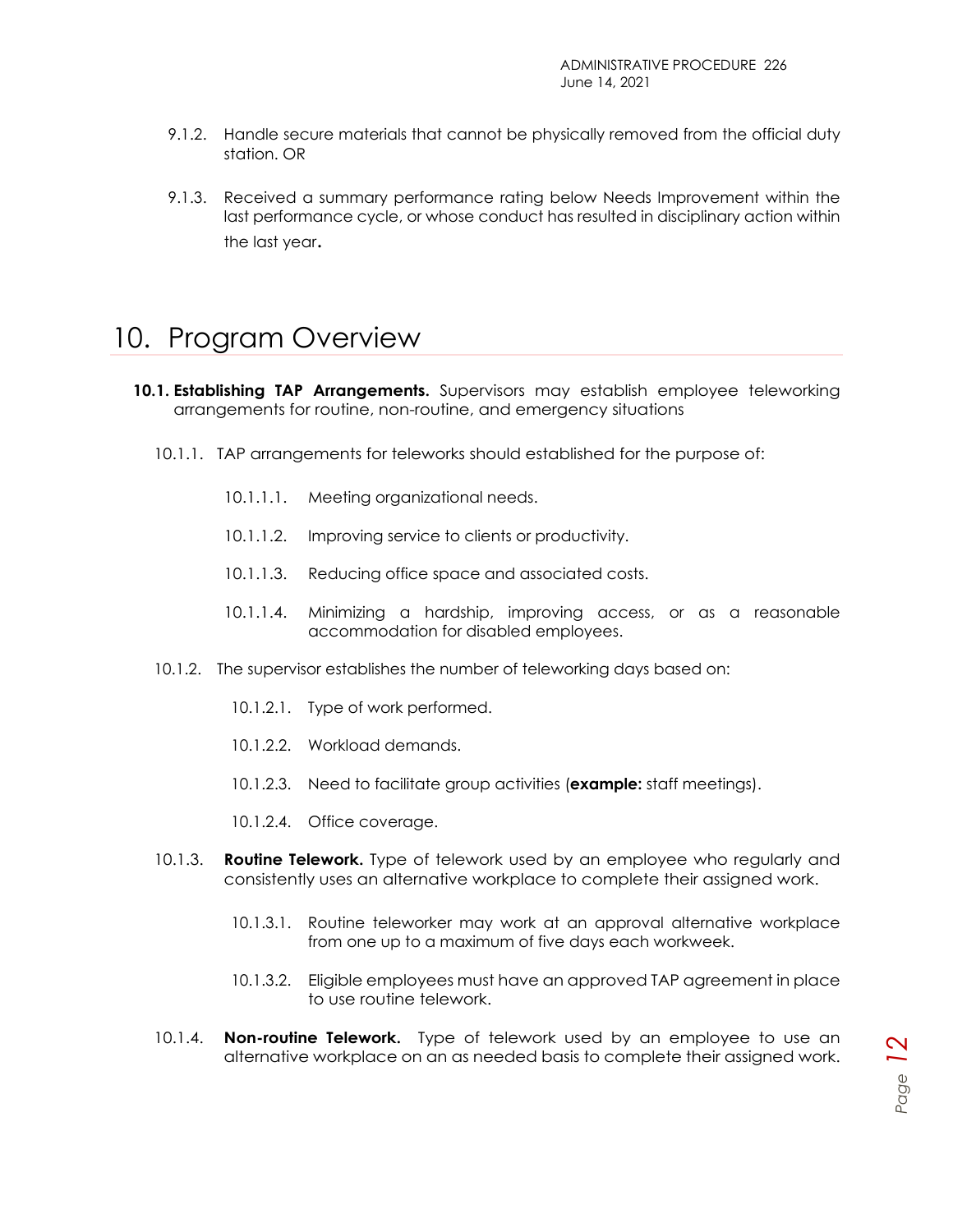- 10.1.4.1. Non-routine Telework can be used by a teleworker to work at an approved alternative workplace at the discretion and approval of their immediate supervisor.
- 10.1.4.2. Eligible employees must have an approved TAP agreement in place to use non-routine telework.
- 10.1.5. **Emergency Telework**. Incorporated into the Agency's COOP and emergency evacuation plan to continue providing customer service and mission responsibilities.
	- 10.1.5.1. Emergency Telework can be used by a teleworker to work at an approved alternative workplace at the discretion and approval of their immediate supervisor.
	- 10.1.5.2. Eligible employees must have an approved TAP agreement in place to use emergency telework.

#### **10.2. Employee Work Locations**

- 10.2.1. **Onsite Workplace/Official Duty Station.** A teleworker's onsite workplace/official duty station is the onsite workplace in a County Government location assigned to the employee for the completion of their work.
	- 10.2.1.1. If approved, an employee may work at a their home-based office or other agency-approved alternative workplace.
- 10.2.2. **Agency-Approved Alternative Workplaces.** The agency may approve telework center facilities, hot desking, hoteling, or other alternative workplaces as funding and policy considerations permit.
	- 10.2.2.1. **Work at Home.** A home-based office:
		- 10.2.2.1.1. Enables an approved employee to perform duties and responsibilities at their residence using approved computers containing the County standard software image and security configuration.
		- 10.2.2.1.2. May be a separate office within the home or a specific area set aside to function as an office.
		- 10.2.2.1.3. Does not qualify for any Federal tax deductions for using the home as an alternative workplace.
		- 10.2.2.1.4. Eligible employees must have an approved TAP agreement in place to use a home-based office as an alternative workplace.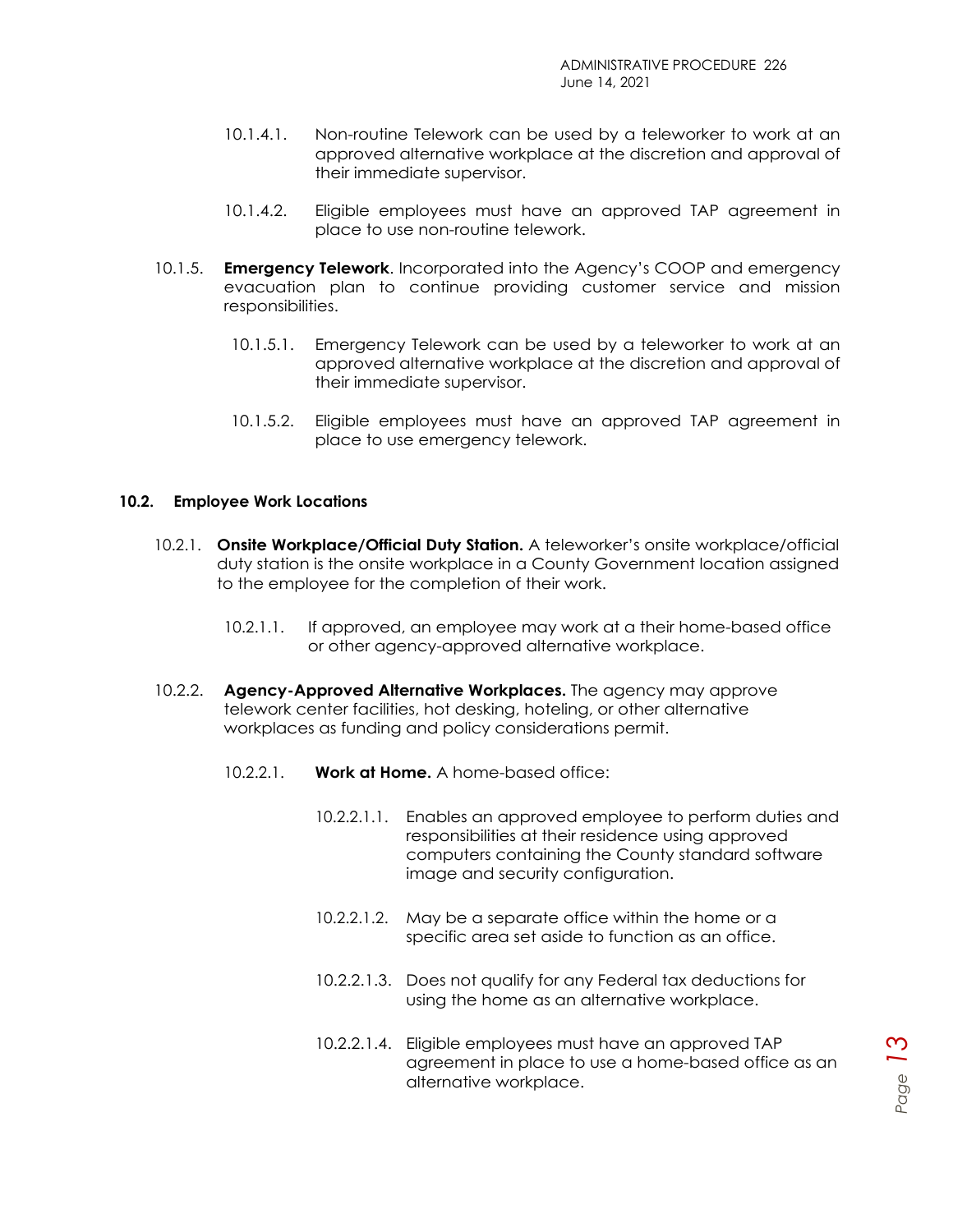- 10.2.2.2. **Telework Center.** The agency may establish telework centers that provide workstations and other office facilities and services (**example**: printing centers) that are utilized by employees from several organizations.
	- 10.2.2.2.1. The availability of telework centers is at the discretion of the agency to provide.
	- 10.2.2.2.2. The agency is responsible for the management of any established telework centers
	- 10.2.2.2.3. Eligible employees must have an approved TAP agreement in place to use an available telework center as an alternative workplace.
- 10.2.2.3. **Hot Desking.** The agency may establish a hot desking arrangement in County buildings that provide non-dedicated, non-permanent workspaces assigned on a first come, first serve basis. Hot desking locations enable employees to work in one or more approved alternative workspaces.
	- 10.2.2.3.1. The availability of hot desking locations is at the discretion of the agency to provide.
	- 10.2.2.3.2. The agency is responsible for the management of any established hot desking arrangements available to employees.
	- 10.2.2.3.3. Eligible employees must have an approved TAP agreement in place to use hot desking as an alternative workplace.
- 10.2.2.4. **Hoteling.** The agency may establish hoteling spaces in County buildings that are dedicated spaces for teleworkers that are designed for use on a drop-in basis. Hoteling spaces include access to standard office technology as determined by the agency and needs of the agency employees.
	- 10.2.2.4.1. The availability of hoteling locations is at the discretion of the agency to provide.
	- 10.2.2.4.2. The agency is responsible for the management of any established hoteling arrangements available to employees.
	- 10.2.2.4.3. Eligible employees must have an approved TAP agreement in place to use hot desking as an alternative workplace.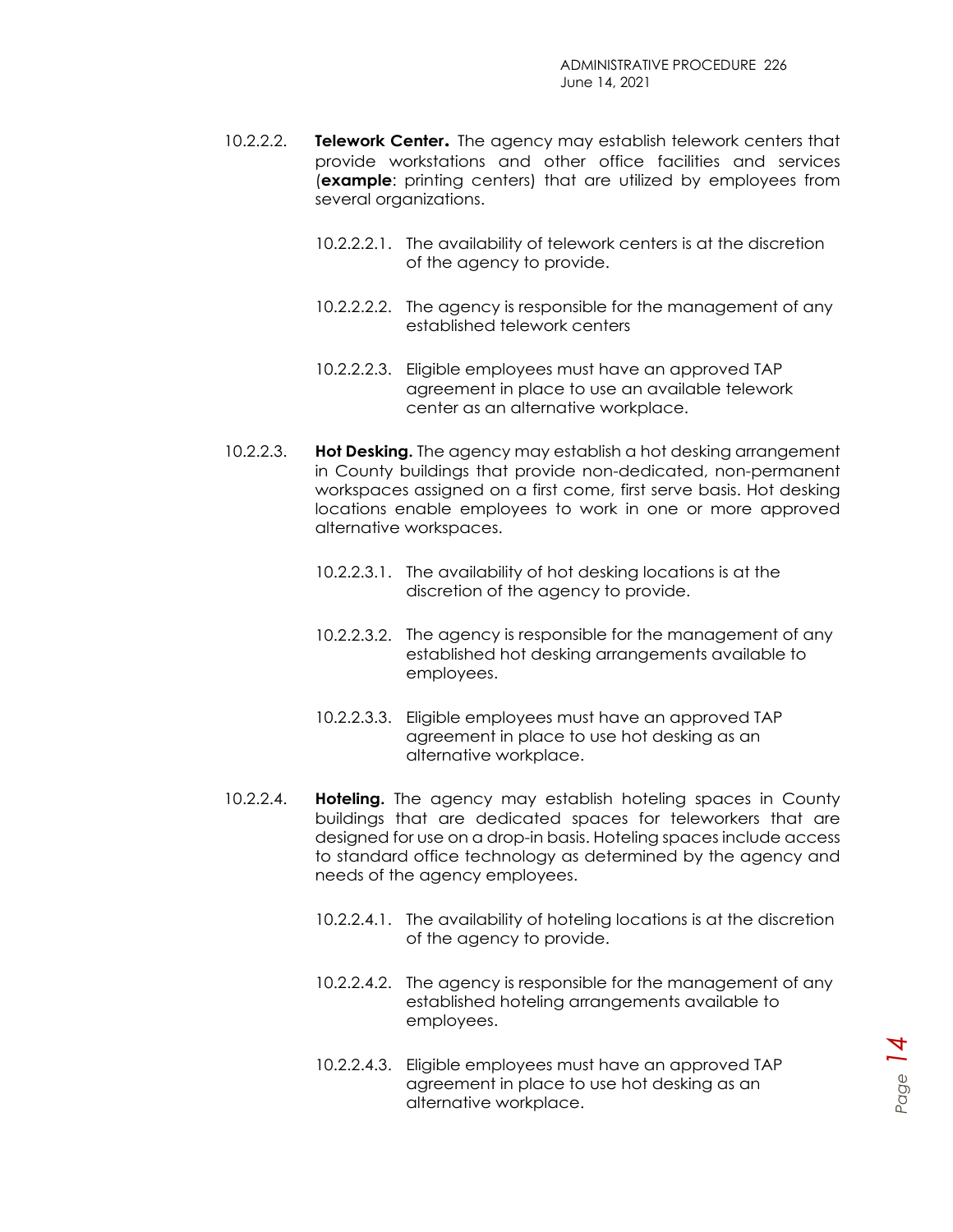#### **10.3. Designated Telework Days**

- 10.3.1. With supervisory approval, an employee may telework on any day designated as a workday during the official tour of duty. If there is a need to facilitate communication, meetings, group activities at the onsite workplace, and office coverage, the supervisor may designate specific days the employee works at the onsite workplace and at the alternative workplace (**example:** A supervisor may designate Monday and Friday as days for employees to work at alternative workplaces and the other days of the week at the onsite workplace).
- 10.3.2. If two or more employees in the same office are approved to telework, the supervisor may require the employees to stagger or rotate the days that they telework (**example:** If one employee teleworks on Fridays, the supervisor may require the other employee to telework on a different day). By staggering the days when employees telework, supervisors ensure office coverage and equitable teleworking participation.
- 10.3.3. The interests of the office and workload take precedence over working at an alternative workplace. If a conflict arises on a day when an employee is regularly scheduled to telework, the supervisor may require the employee to work at the onsite workplace that day (**example:** office coverage is needed at the onsite workplace).
- 10.3.4. If on an approved telework agreement, the employee must be able to report to his or her official worksite, if requested to do so by the immediate supervisor, within a time period as prescribed by the agency. (**example:** an agency may require its teleworking employees to report within two (2) hours following a request to attend a mandatory meeting, due to an emergency situation, etc..)
- 10.3.5. The teleworker works at the onsite workplace when directed by the supervisor. Teleworking may not adversely affect the performance of the teleworker's duties, other employees at the onsite workplace, or customer service.

#### **10.4. Establishing Work Schedules**

#### 10.4.1. **Determining Work Schedules**

- 10.4.1.1. Employees approved to participate in the program must select a specific work schedule including teleworking and non-teleworking workdays using PGCSF Form 226-1, Telework Arrangement Program Agreement (Attachment A) and obtain supervisory approval.
- 10.4.1.2. Teleworking employees may work any schedule available within the Agency approval. Teleworkers can be approved both to telework and work an alternative work schedule.
- 10.4.1.3. Supervisors determine employee work hours and lunch periods based on workload.
- 10.4.1.4. TAP employees maintain work schedules (fixed or alternate) as approved in advance by their Appointing Authority.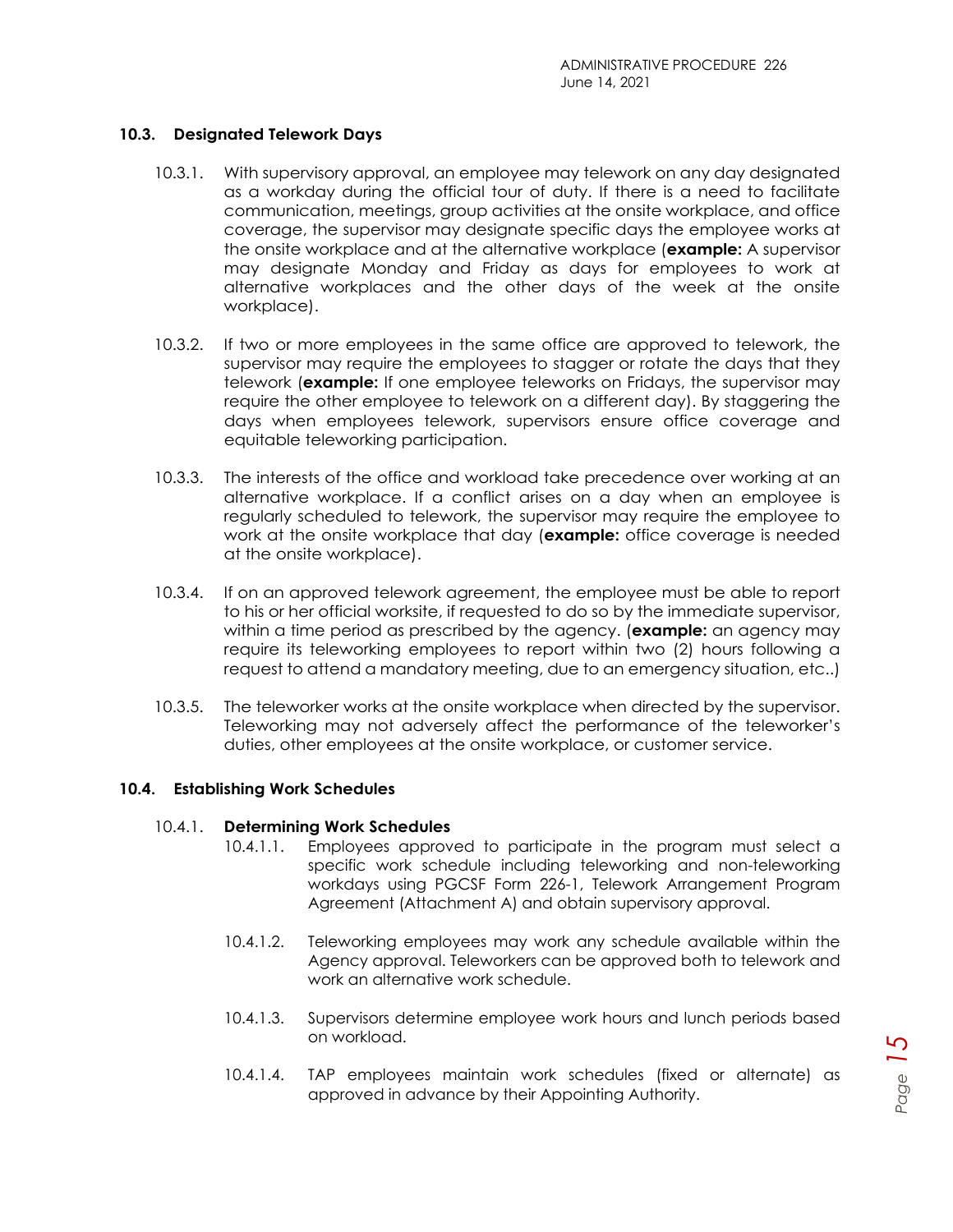- 10.4.1.5. Teleworking employees who work 8 to10-hour days take a normal 30 minute lunch period.
- 10.4.1.6. Employees who telework are required to respond to all emails and phone calls within a time frame as designated by the agency. (**example**: an agency may require that its employees respond to calls/emails within 45 minutes of receipt.)
- 10.4.1.7. Work schedules may be changed as dictated by the needs of the Agency and employee.
- 10.4.2. **Changing Work Schedules.** Employees document all changes in their work schedules using PGCSF Form 226-1 (Attachment A) before the pay period when the change is effective. The employee and supervisor sign the form and the supervisor keeps it on file with the employee's time and attendance record.
- **10.5. Official Duty Hours.** TAP employees follow existing procedures for time and attendance, work performance, conduct and ethics rules, and overtime as outlined in Administrative Procedure 284 – Administration of Employee Leave. Employees:
	- 10.5.1. Perform official duties during their scheduled work hours when they are working from home or a telework center.
	- 10.5.2. Do not use official government time to conduct personal business or provide dependent care. Employees must conduct personal business during non-work hours (lunch periods and/or breaks), during periods of approved leave, or before or after work hours.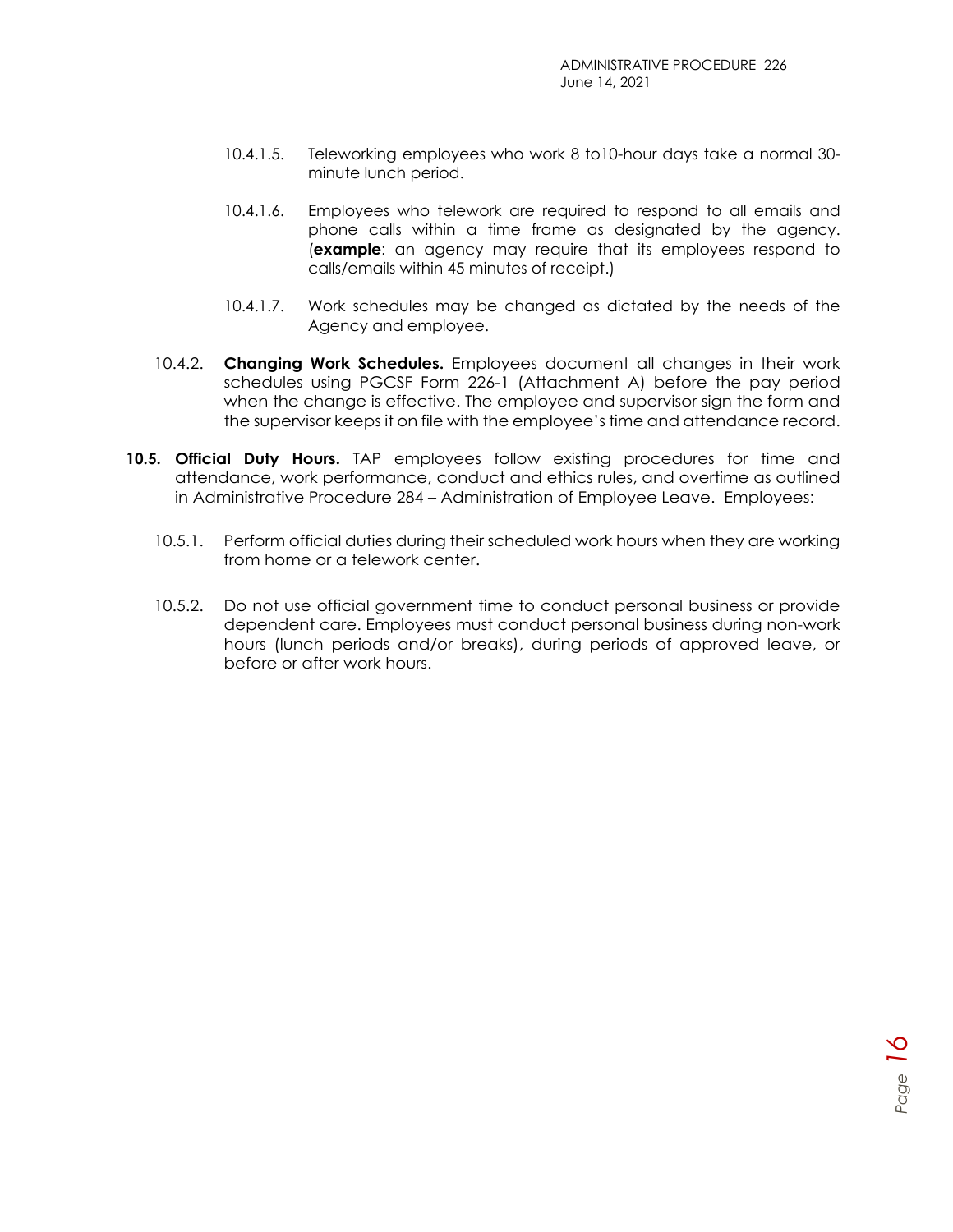# <span id="page-16-0"></span>11. TAP Agreement Process

**11.1. TAP Agreement Process.** The TAP agreement process includes three distinct phases. The below image summarizes the phases of the process. Each phase is described in detail further below.



- 11.1.1. **Phase 1: Preparation & Submission Phase.** During this phase, the employee completes the following steps:
	- 11.1.1.1. Completes any required trainings as dictated by the OHRM Learning, Performance, and Organizational Development (LPOD) Division.
	- 11.1.1.2. Completes and sends to immediate supervisor the following documents:
		- 11.1.1.2.1. Relevant training certificate(s)
		- 11.1.1.2.2. PGCSF Form 226-1, Telework Arrangement Program Application (Attachment A)
		- 11.1.1.2.3. PGCSF Form 226-2, Telework Arrangement Property Checklist (Attachment B)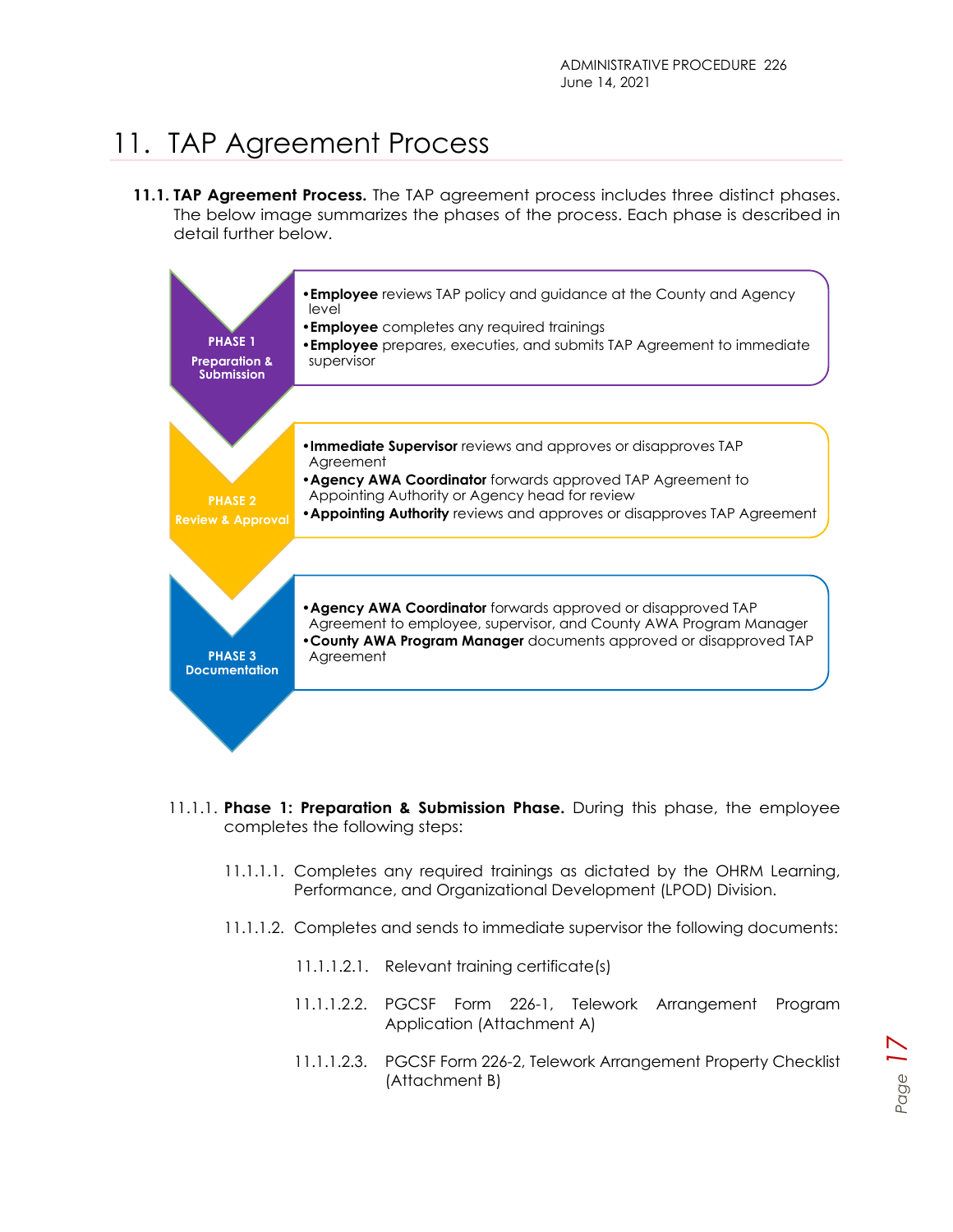11.1.2. **Phase 2: Review & Approval**. During this phase the following steps take place:

#### 11.1.2.1. **The immediate Supervisor:**

- 11.1.2.1.1. Reviews and approves or disapproves the employee's TAP agreement and related documents, based on eligibility requirements.
- 11.1.2.1.2. If approving the TAP agreement, forwards the approved TAP agreement to the Agency AWA Coordinator for forwarding to the Appointing Authority for review.
- 11.1.2.1.3. If disapproving the TAP agreement, provides the employee the reasoning for disapproval and forwards a record of the disapproval to the Agency AWA Coordinator.

#### 11.1.2.2. **Next, the Agency AWA Coordinator:**

- 11.1.2.2.1. Advises supervisor and employee as needed on modifications
- 11.1.2.2.2. Forwards TAP Agreement to Appointing Authority or Agency Head for review
- 11.1.2.2.3. Plans to return agreement to supervisor within five business days, or as soon as reasonably possible

#### 11.1.2.3. **Next, the Appointing Authority:**

- 11.1.2.3.1. Reviews and approves or disapproves the employee's TAP agreement and related documents, based on eligibility requirements.
- 11.1.2.3.2. Plans to return TAP agreement to Agency AWA Coordinator within five business days, or as soon as reasonably possible
- 11.1.2.3.3. If approving the TAP agreement, forwards the approved TAP agreement to the Agency AWA Coordinator.
- 11.1.2.3.4. If disapproving the TAP agreement, forwards a record of the disapproval to the Agency AWA Coordinator.
- 11.1.3. **Phase 3: Documentation**. During this phase, the Agency AWA Coordinator completes the following steps:
	- 11.1.3.1. Retains and forwards a copy of the approved or disapproved TAP agreement to the supervisor, employee, and County AWA Program Manager.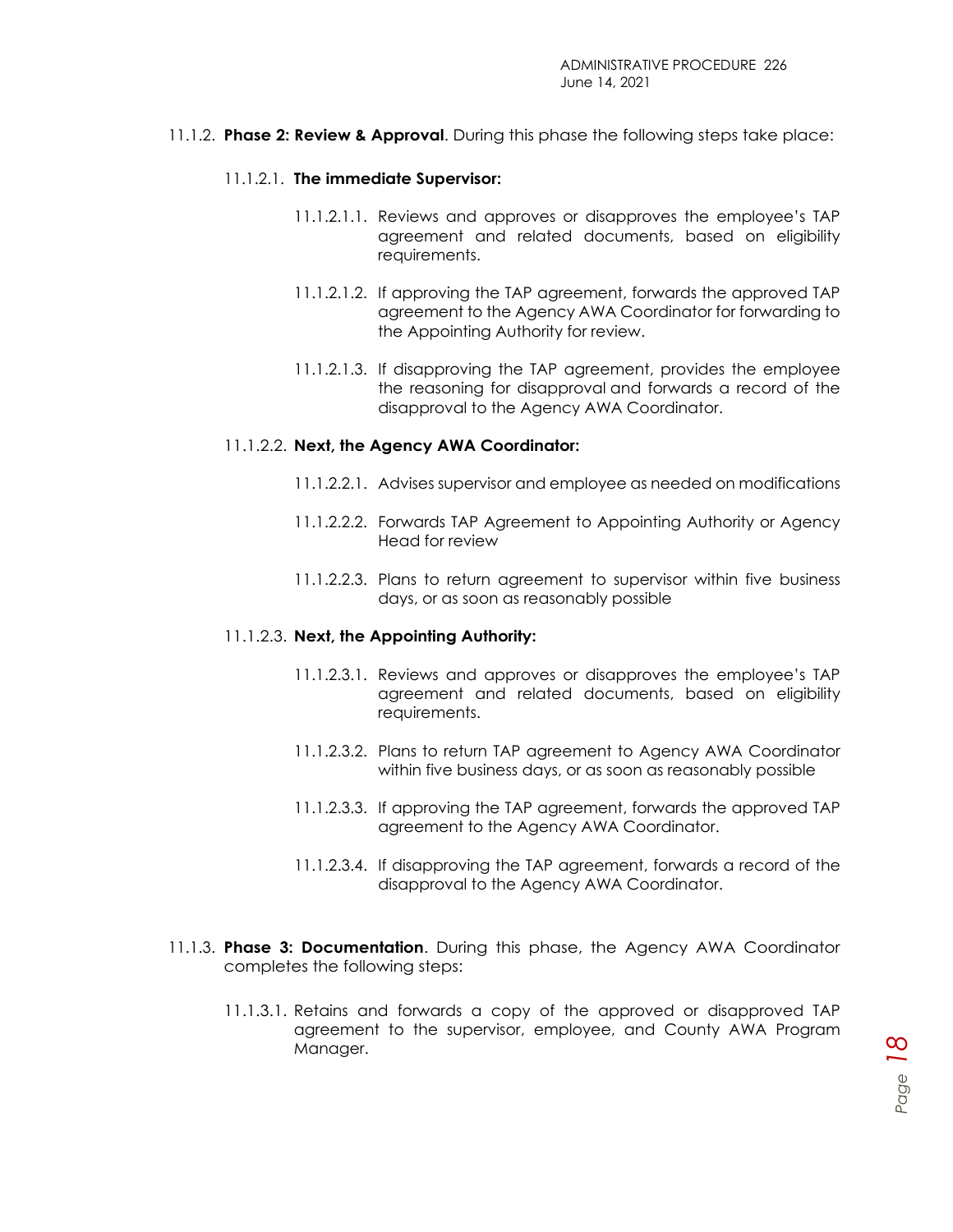**11.2. TAP Agreement Renewal Process.** TAP agreements automatically expire at the end of the TAP year. To renew the TAP agreement, the employee must resubmit the TAP agreement following the process outlined above.

## <span id="page-18-0"></span>12. Safety and Security Considerations

#### **12.1. Safety Procedures.**

- 12.1.1. **Safety Inspections.** The TAP program ensures that the employee's alternative workplace meets safety standards by requiring the employee to complete the PGCSF Form 226-2, Telework Arrangement Property Checklist (Attachment B). The supervisor has the right to inspect the site for safety purposes. Supervisors and/or the Office of Finance-Risk Management should give employees 24-hour notice if an inspection is to occur.
- 12.1.2. **Workers' Compensation.** TAP employees are covered by the Maryland Workers' Compensation laws and may qualify for payment of on-the-job injuries or occupational illnesses. If an injury or illness occurs while performing official duties at an approved alternative workplace, an employee should report it to the supervisor immediately. The employee or supervisor should complete the report, by the end of the day that the injury or illness occurs.

## <span id="page-18-1"></span>13. Emergency Telework Situations

#### **13.1. COOP, Pandemic, Emergency Closures, Hazardous Weather, and Leave**

- 13.1.1. **COOP/Emergency Closures.** Telework will be incorporated into the Agency's COOP and Influenza Pandemic Plan to support customer service and mission performance during emergencies.
	- 13.1.1.1. Agency teleworkers who are designated as "emergency employees" or "mission critical" employees will be identified as such on their TAP agreement. Future requirements implemented by the CAO will supersede Agency requirements.
	- 13.1.1.2. During a pandemic situation, employees who are not eligible to telework under normal circumstances may be able to telework if certain measures were in place.
	- 13.1.1.3. Employees and supervisors should communicate daily to keep each other informed.

#### 13.1.2. **Telework and Remote Access Security**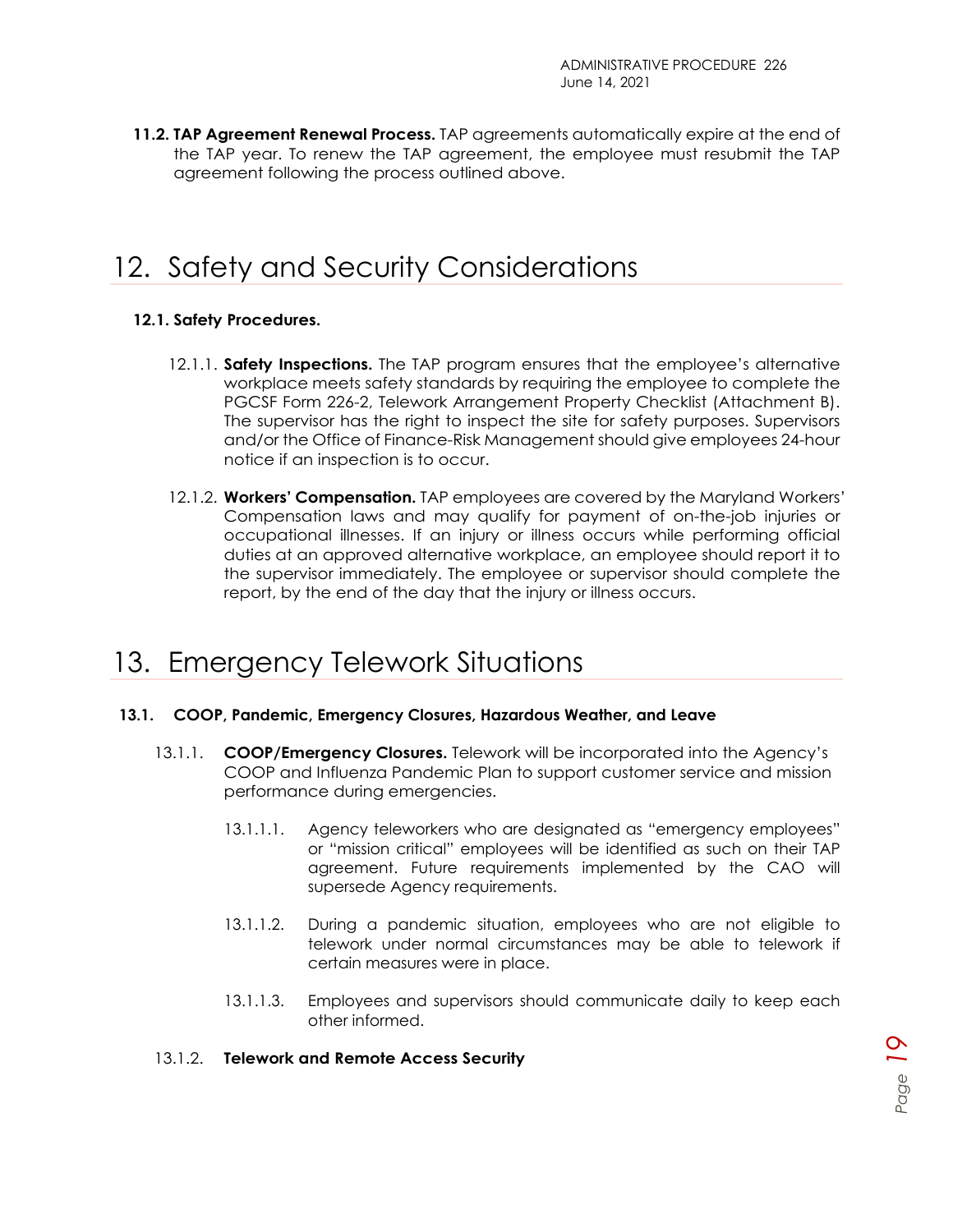- 13.1.2.1. Approval may be obtained by the Office of Information Technology in emergency situations (**example:** pandemic/COOP) to use personal computers to connect securely to work computers for non-sensitive unclassified data using an approved remote access solution such as terminal service solution (**example**: Virtual Private Network (VPN)) or web-based e-mail. No sensitive data will be stored on the employee owned device.
- 13.1.2.2. The Office of Information Technology supports the network and telecommunications infrastructure and the priority needs of teleworking employees to include wireless communication, e-mail, and web-mail by:
	- 13.1.2.2.1. Implementing security controls that introduce no additional risk to the County.
	- 13.1.2.2.2. Implementing the access needed to perform official duties and protect County information technology resources.
	- 13.1.2.2.3. Identifying the Cyber Security Rules of Behavior for managers and employees.

#### 13.1.3. **Hazardous Weather and Group Dismissal**

#### 13.1.3.1. **Onsite Workplace/Official Duty Location Closure**

- 13.1.3.1.1. When a weather or other non-routine situation prevents the performance of work at the official duty location, a TAP employee working at an alternative workplace is expected to continue to work at the alternative workplace during the disruption of Agency or government operations.
- 13.1.3.1.2. When a weather or other non-routine situation causes an adjusted work dismissal (**example:** office closure and early release after the workday has already begun at the official duty location), a teleworking employee working at an alternative workplace is expected to continue to work at the alternative workplace for the remainder of the workday.
- 13.1.3.2. **Alternative Workplace Closure.** When weather or other non-major routine (example: power outage) situation prevents the performance of work at the alternative workplace for a major portion of the workday, the Agency may:
	- 13.1.3.2.1. Require the TAP employee to report to the official duty location to work unless doing so would prove hazardous to the employee.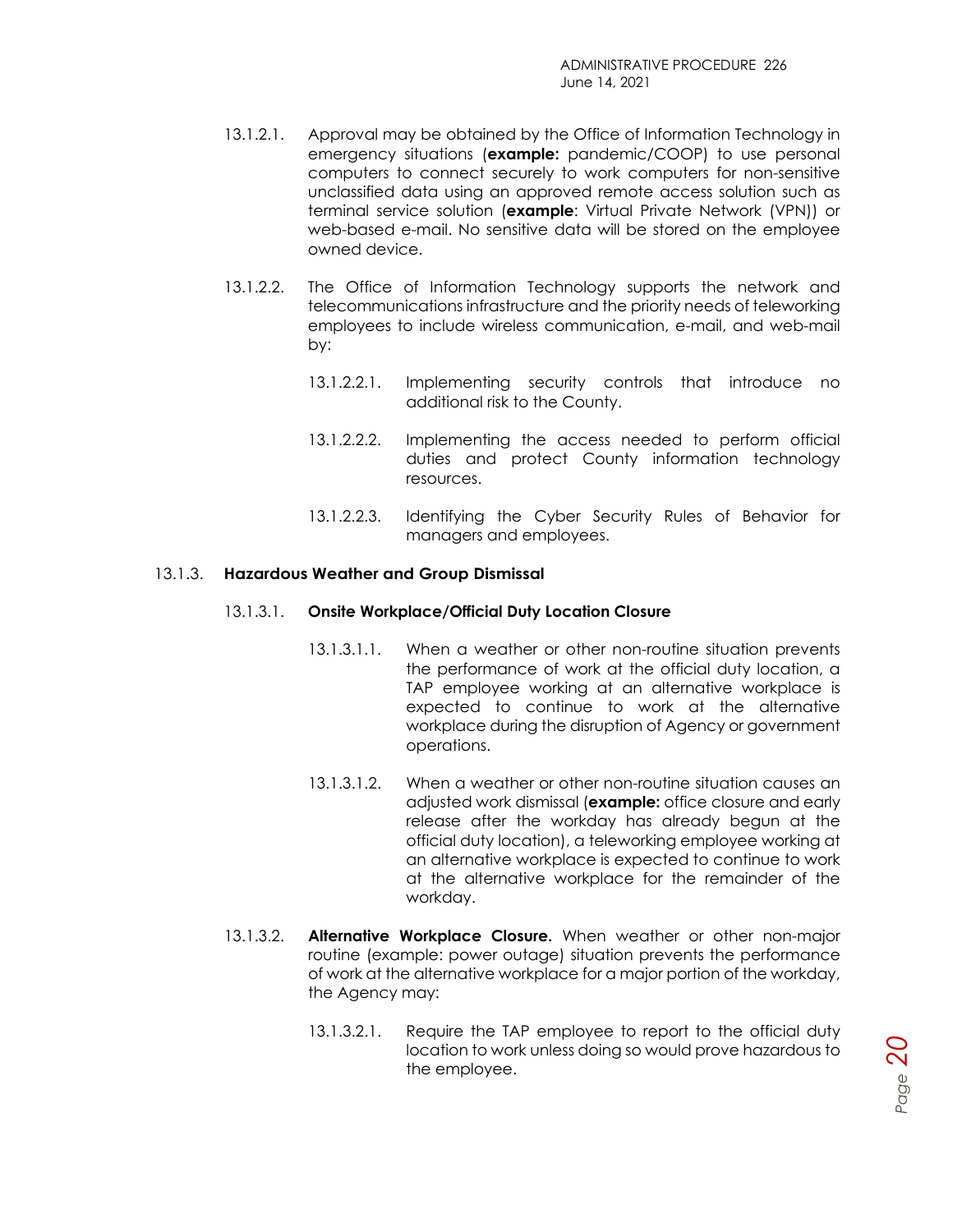- 13.1.3.2.2. Approve annual leave, leave without pay, accrued compensatory time off for travel, or regular compensatory time off.
- 13.1.3.2.3. Allow the employee to work at another alternative workplace.
- 13.1.3.2.4. Grant up to one hour of excused absence (administrative leave) according to County procedures.
- 13.1.3.3. **Onsite Workplace/Official Duty Location and Alternative Workplace Closures.** When a weather or other non-routine situation prevents the performance of work at both locations, the Agency grants excused absence according to County procedures.

## <span id="page-20-0"></span>14. Monitoring Work Performance

#### **14.1. Work Management, Reports, and Evaluations**

- 14.1.1. **Work Management.** The supervisor and employee must:
	- 14.1.1.1. Determine the particular duties and the timeframe for completion of the duties that will be performed at the regular and alternative workplaces.
	- 14.1.1.2. Agree on a process for transferring work to and from the alternative workplace to ensure efficiency.
- 14.1.2. **Telework Work Plan and Status Reports.** At the Agency's discretion and depending on the type of work the employee performs, supervisors may require employees to periodically discuss, review, and evaluate work assignments. Supervisors who hold regular staff meetings may rely instead on PGCSF 226-3 Telework Work Plan Template (Attachment C) or status reports to keep track of work assignments on a weekly basis.
	- 14.1.2.1. Employees must report on the status of assignments as required by the supervisor (at minimum weekly). As requested, employees are to summarize their work accomplishments and activities performed.

*Page 21*

- 14.1.2.2. Supervisors may use employee worklogs or status reports to: 14.1.2.2.1. Monitor assignments.
	- 14.1.2.2.2. Evaluate work performance.
	- 14.1.2.2.3. Assign work to the employee.
	- 14.1.2.2.4. Validate time and attendance.
	- 14.1.2.2.5. Balance the workload of the office.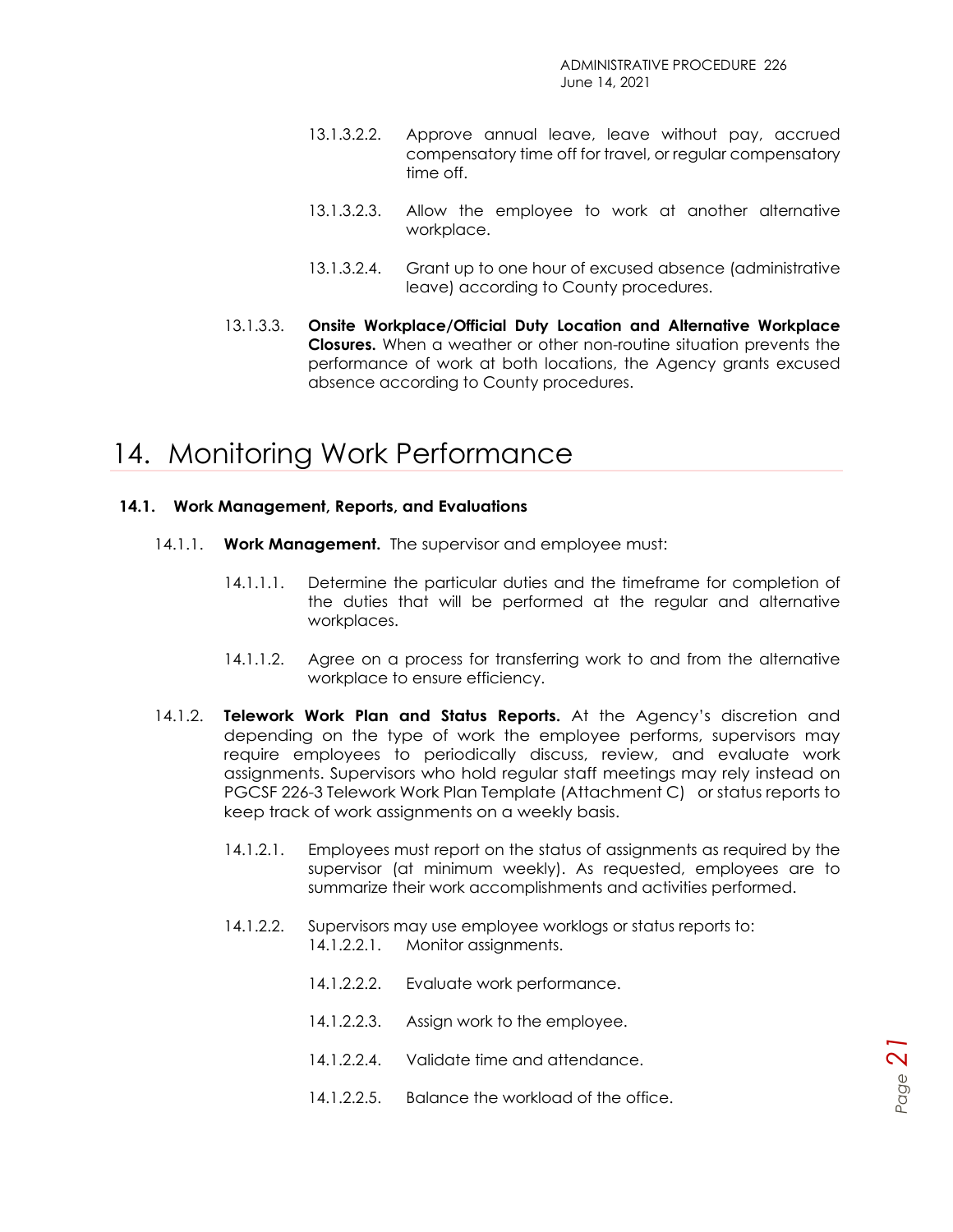#### 14.1.3. **Measuring and Evaluating Work.**

#### 14.1.3.1. **Employees must:**

- 14.1.3.1.1. Report on the status of work assignments as required by their supervisors
	- 14.1.3.1.2. Perform work independently, effectively, and in a timely manner.
	- 14.1.3.1.3. Summarize work accomplishments and activities, as requested.

#### 14.1.3.2. **Supervisors must:**

- 14.1.3.2.1. Ensure equitable distribution of work among TAP and non-TAP employees by:
	- 14.1.3.2.1.1. Maintaining a productivity record or database log-in system to identify assignments, employees responsible for those assignments, due dates, and completion dates.
	- 14.1.3.2.1.2. Using the teleworkers' Telework Work Plans and other reporting systems to monitor work products, define tasks and expectations, and balance workloads.
- 14.1.3.2.2. Follow the same procedures for evaluating the work performance of TAP employees as non-TAP employees.
- 14.1.3.2.3. Measure and evaluate work performance by establishing quantity and quality standards consistent with Agency policy on performance evaluation. Evaluate the timeframe for project completion, the progress towards completion, the quality of the final product, and customer service feedback.
- 14.1.3.2.4. Do not allow TAP if it requires significant modifications to an employee's position.
- 14.1.3.3. **Employees and supervisors** communicate daily to coordinate wok assignments and keep each other informed.

### <span id="page-21-0"></span>15. TAP Agreement Termination

**15.1. Employee Withdrawal from TAP Agreement**. Employees may withdraw from the voluntary TAP agreement at any time for any reason, including due to retirement,

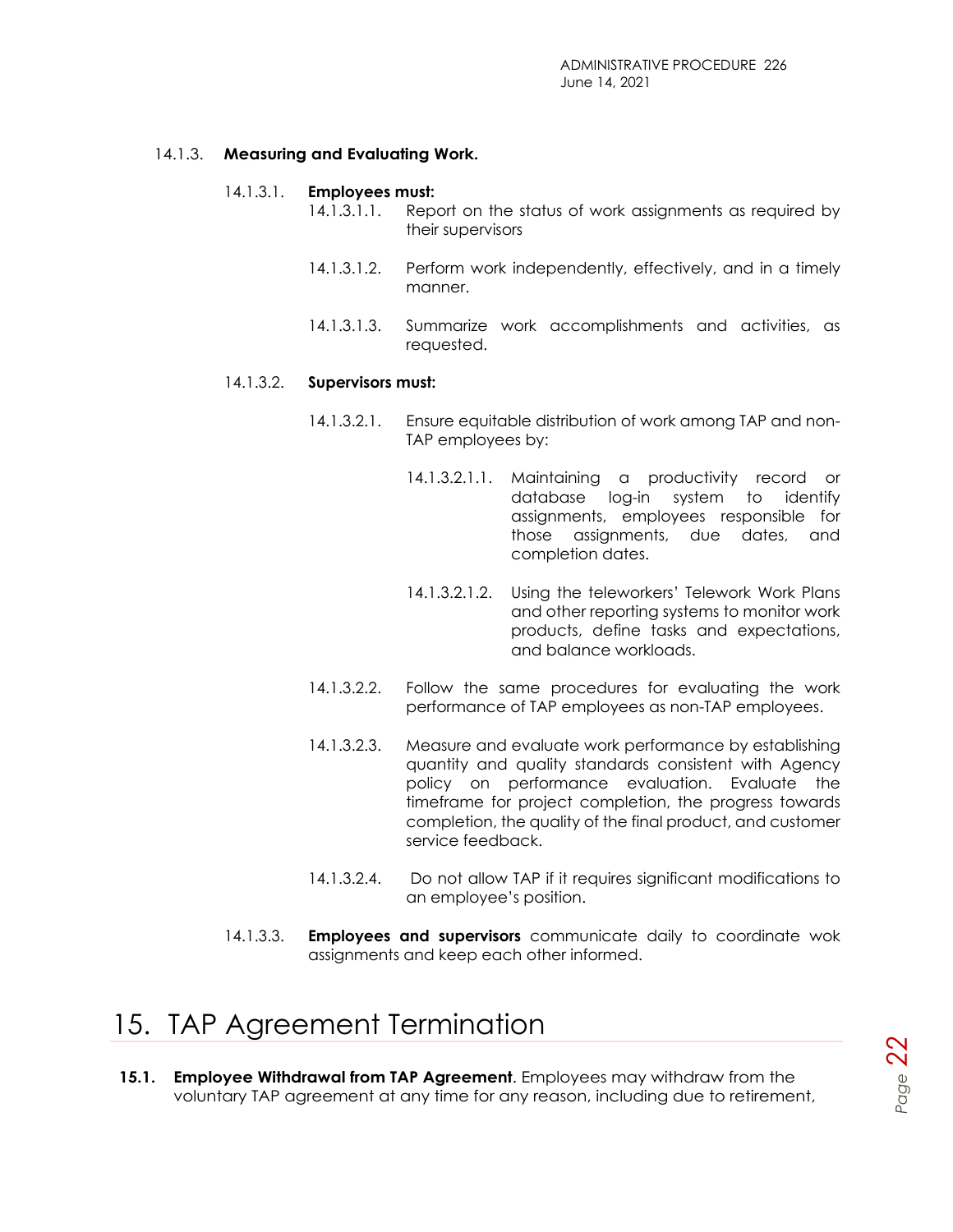resignation, or transfer to another position. The employee would provide their immediate supervisor written notice of their withdrawal.

- **15.2. Termination Reasons.** The Agency may suspend or terminate a TAP agreement for any business reason that is not arbitrary or capricious, including if an employee's performance, conduct or productivity declines, or if the arrangement no longer benefits the Agency's needs. Reasons for termination include, but are not limited to:
	- 15.2.1. Less than fully successful employee performance.
	- 15.2.2. Adverse organizational impact or productivity.
	- 15.2.3. Valid customer service complaints.
	- 15.2.4. Conduct-related issues.
	- 15.2.5. Failure to adhere to the provisions of the TAP agreement or other related guidance.
	- 15.2.6. Adverse impact on other employees in the Agency.
	- 15.2.7. Change to an ineligible position.
	- 15.2.8. Arrangement no longer benefits the Agency.
	- 15.2.9. Loss of equipment or release of sensitive information due to negligence.
- **15.3. Terminating a TAP Agreement.** The Agency may suspend or terminate an employee's participation in the program by completing the following process:
	- 15.3.1. **Teleworker's Immediate Supervisor.** Upon the determination to suspend or terminate the teleworker's TAP agreement:
		- 15.3.1.1. Document the reason for suspension or termination.
		- 15.3.1.2. Notify the employee verbally
		- 15.3.1.3. Provide the employee with written documentation of the termination.
		- 15.3.1.4. Maintain the official file of the documentation for suspending or terminating the employee's participation.
		- 15.3.1.5. Provide a copy of the written notice of the suspension or termination to the Agency AWA Coordinator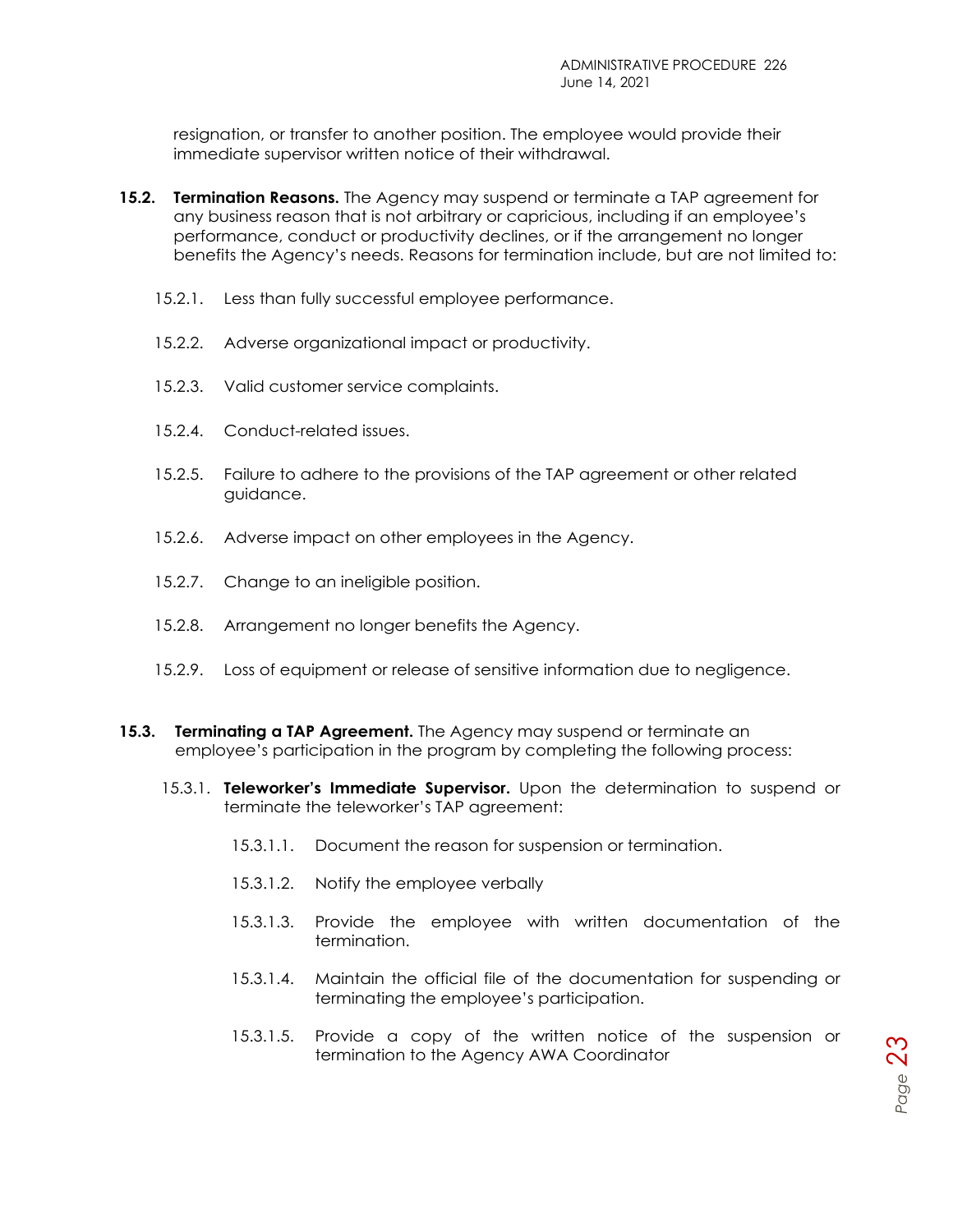- 15.3.2. **Agency AWA Coordinator.** Upon receipt of the written notice of suspension or termination from the teleworker's immediate supervisor:
	- 15.3.2.1. Send the written notice of suspension or termination received from the teleworker's immediate supervisor to the County AWA Program Manager.
- 15.3.3. **County AWA Program Manager.** Upon receipt of the written notice of suspension or termination from the Agency AWA Coordinator:
	- 15.3.3.1. Update the County list of active teleworkers to reflect the change in status of the employee

### <span id="page-23-0"></span>16. Grievances

Participation in TAP is a privilege for employees meeting the eligibility and qualifications specified in this procedure. TAP is a management tool and work scheduling option. Participation varies depending on the nature of the job and each employee's circumstances.

- **16.1.** Participation in teleworking is strictly voluntary and subject to management approval. An employee may not be coerced or intimidated by other employees to participate.
- **16.2.** Management may remove employees from the TAP if their performance or productivity declines, or if the arrangement no longer benefits the Agency's needs.
- **16.3.** Management or employees may terminate participation at any time after a written notification (**exceptions:** this requirement may be waived for emergencies, hardship cases, or situations when TAP interferes with effective work operations).
- **16.4.** Since TAP is not an entitlement or considered a condition of employment, decisions are not grievable.

## <span id="page-23-1"></span>17. Training

- **17.1. Training Requirements.** All teleworkers and their immediate supervisors must complete any required trainings before beginning a teleworking arrangement.
	- 17.1.1. **Employee Training.** Training for employees may cover:
		- 17.1.1.1. Completing the TAP agreement.
		- 17.1.1.2. Expectations of work assignments, accountability, accessibility, time management, and self-discipline.
		- 17.1.1.3. Expectations of time spent in teleworking status. Time must be accounted for and reported in the same manner as time spent at the official duty station.

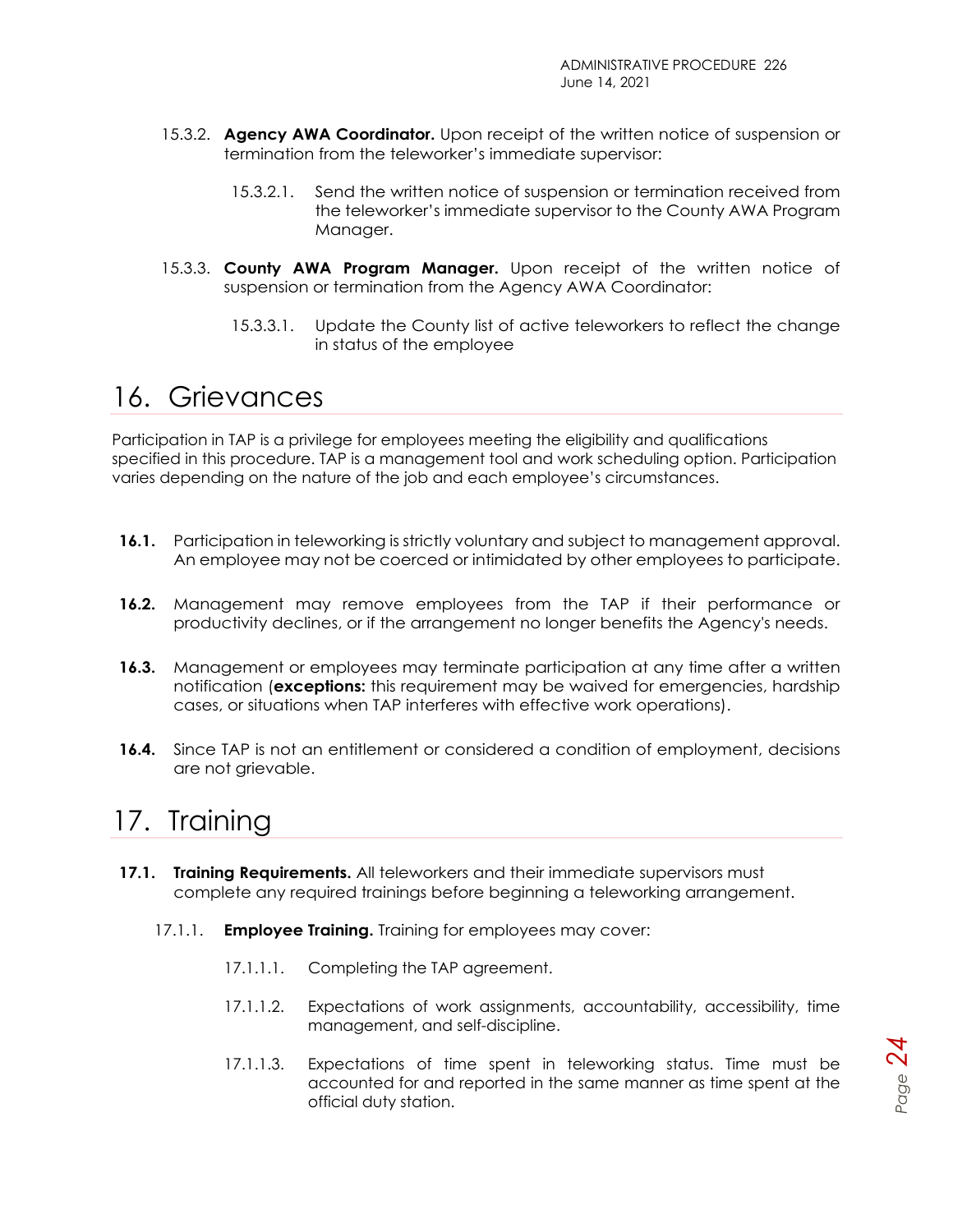$P_{\text{age}}$  25

- 17.1.1.4. Communicating with supervisors, progress reporting, deadlines, contacts, and meetings with coworkers and support personnel.
- 17.1.1.5. Ways to avoid isolation, find the best work schedule and balance work and family life.
- 17.1.1.6. Annual computer security awareness and privacy for safeguarding government data, telecommunications, and documents.
- 17.1.1.7. Procedures for making telephone calls, using e-mail, and accessing networks remotely.
- 17.1.2. **Supervisor Training.** Training for supervisors may cover:
	- 17.1.2.1. Managing by results, establishing quality and quantity standards, planning workloads, and scheduling and tracking assignments.
	- 17.1.2.2. Administering work schedules, time and attendance, and leave.
	- 17.1.2.3. Communicating expectations to teleworkers.
	- 17.1.2.4. Computer security awareness and privacy for safeguarding government data, telecommunications, and documents.
	- 17.1.2.5. Managing an office with teleworkers and non-teleworkers using current technology.

### <span id="page-24-0"></span>18. Program Evaluation

- **18.1.** The County AWA Program Manager evaluates TAP annually and prepares County telework reports to the OHRM Director on a fiscal year basis for further reporting to the CAO.
- **18.2.** The County AWA Program Manager manages Agency participation and reviews approved TAP applications for adherence to program requirements.
- **18.3.** Appointing Authorities, supervisors and employees in the program should provide feedback to the County AWA Program Manager as needed to assist with program evaluation.